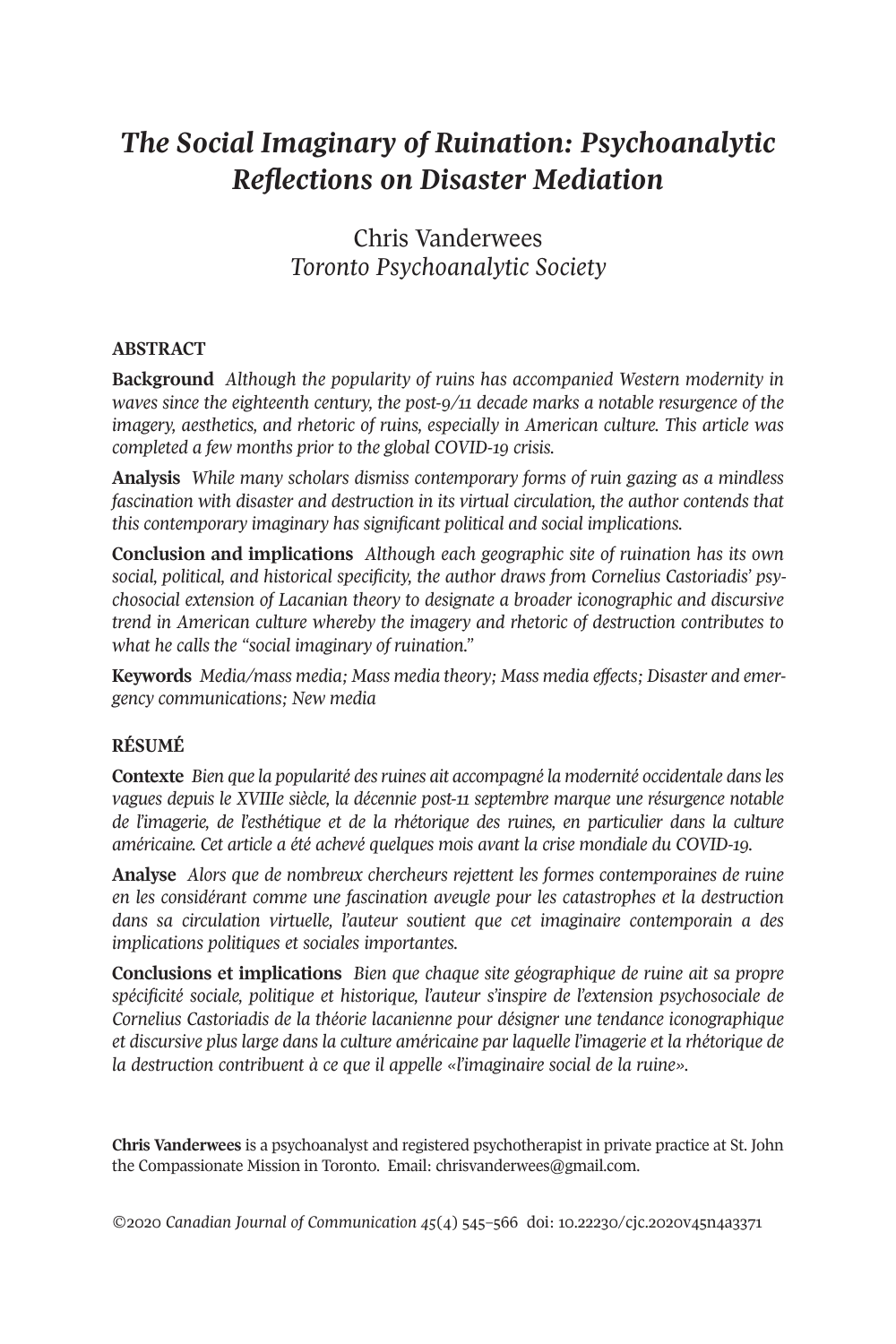**Mots clés** *Médias / médias de masse; Théorie des médias de masse; Effets médiatiques; Communications en cas de catastrophe et d'urgence; Nouveau media.*

> The only thing that is the end of the world is the end of the world. —Barack Obama (quoted in David Smith, 2017, para. 4)

### **Preface: After the apocalypse of 2016**

In uncertain times, we speak colloquially of the end of the world. Is this not one of the most pressing social and political anxieties that lingers as a spectre in everyday conversations around so many global economic, technocultural, and environmental issues? Political leaders flagrantly evoke and draw upon the iconography and discourse ofruination and mass destruction during election time. Certainly, anyone who followed the 2016 American presidential election will be painfully familiar with Donald Trump's incessantly repetitive rhetoric of total disaster. [1](#page-17-0) At a rally of 15,000 people in Florida, forinstance, Trump declared, "The election of Hillary Clinton would lead, in my opinion, to the almost total destruction of our country as we know it" (quoted in S.A. Miller, 2016, para. 2). The Left reciprocated Trump's rhetoric, circulating statements from Democratic Party leaders with an emphasis on his belligerent and reactionary behaviour as a dangerous liability in the context of presidential responsibility and nuclear weapons. Clinton's campaign released several ads drawing on Cold War‒era politics and the possible threat of nuclear war under a Trump presidency (Stevenson, 2016). "As I've told people," said Hillary Clinton to a *New York Times* reporter just one month before the election, "I'm the last thing standing between you and the apocalypse" (quoted in Leibovich, 2016, last para.). Right and Left often speak in this sort of intense political hyperbole meant to scare the bewildered herd toward one party affiliation or the other, fuelling anxieties of contemporary life around socio-economic precariousness, terrorism, and catastrophe. Surely, there has been a proliferation of actual disasters, but in this discourse or dissuasion, both parties invest and foster an atmosphere of pending destruction, an intensification of the "social imaginary ofruination."Ultimately, what should have been revealed more explicitly in this political blackmail is that each of these parties supports and is supported by the persistent late-capitalist state of affairs, a network of global neoliberal financialization, which itself is bent on exploitation, predation, and calamity. In the past five years, scientists have reported the hottest temperatures ever recorded around the globe as a result of global warming (Borunda, 2019). The state of affairs is already boiling over. The financial class profits from the destructive symptoms of the system itself. I refer to Naomi Klein's (2007) terminology of "disaster capitalism," which designates the ways in which the current economic system targets the specific conditions of catastrophic events and suffering populations for profit. If the neoliberal capitalist state increasingly produces and profits from disaster, it is not a leap to suggest that the mediation of pending destruction or collapse, whether actual or imaginary, is increasingly employed as a deliberate tool of governance (Loewenstein, 2015; Lorey, 2015). Let's assume if you are reading this that the end of the world has not yet happened, but if Clinton is to be taken at her word for a moment, since Donald Trump is president, it must now be after the apocalypse.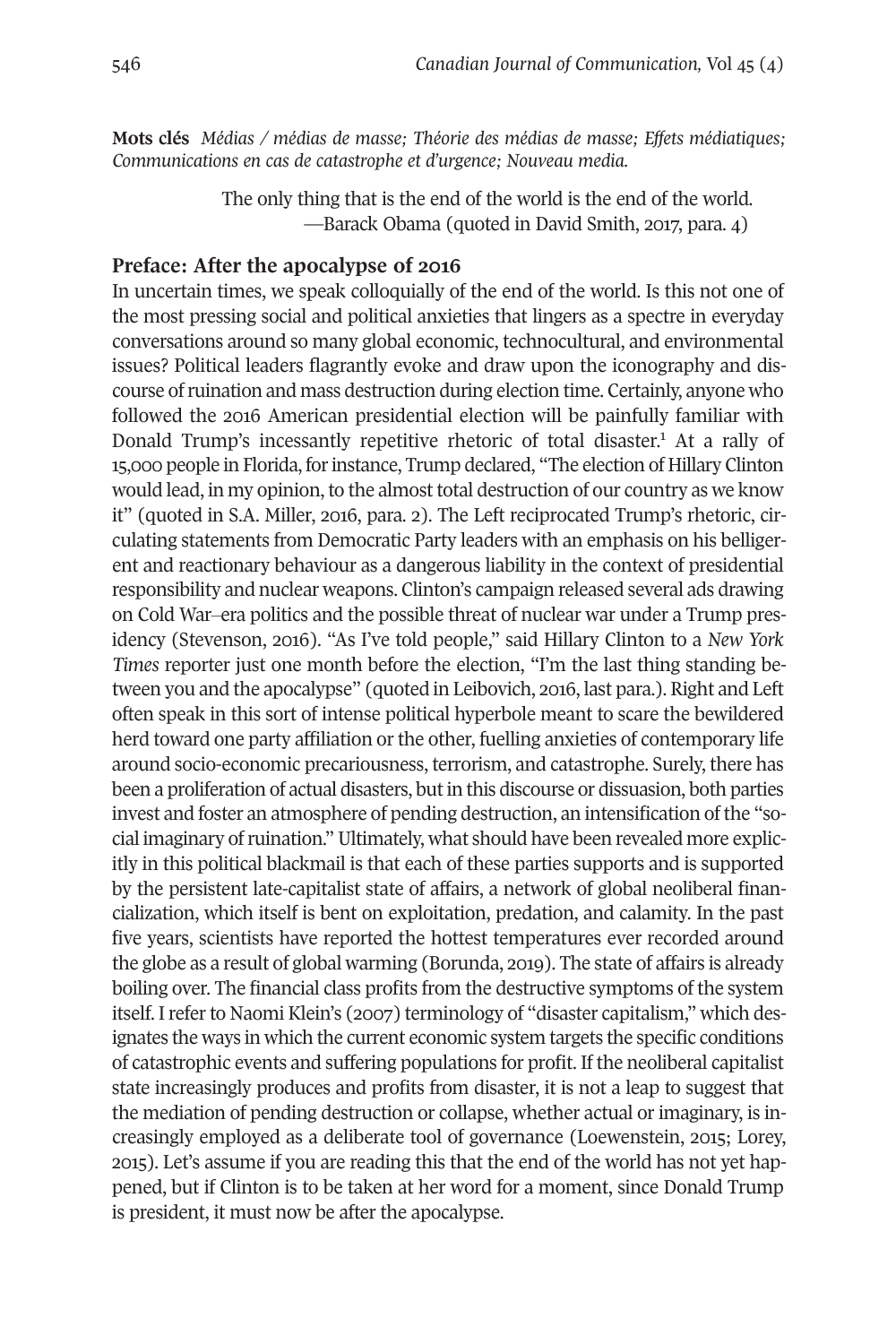#### **Terminology and propositions of the social imaginary of ruination**

Is this the end times? And what do we evoke when we speak of the end of the world? This article will return to the "end," but first emphasizes the polyvalence of "world" for a moment, in order to circle what this utterance of finality implies. We speak of the earth and its inhabitants, but a world also implies its own creation, existence, and growth.A world forms through some genesis, construction, and actualization.A world is not only material, but also historical, symbolic, temporal, and atmospheric. It is a given state of affairs. It is a state of human existence. "World" is from the German Welt and there is the *Weltanschauung*, worldview, which involves aspects of perception, thought, knowledge, and action at the intersection of individual and collective levels of society. There are even strong connotations of gender here, but let us leave the myths of Mother Earth aside for now. <sup>2</sup> Christoph Wulf (1989) organizes the complex etymology of "world" into three categories:

- 'World' serves to designate a period of time; it implies the emergence and passing away of time; 'world' is equivalent to 'time.'
- 'World' specifies the human community; the place where one lives in contrast to uninhabited areas and the times before man existed.
- 'World' signifies a self-contained entity, a reduction of complexity to the limited unity of a world-view. (p. 50)

When I speak of the end of the world, I evoke a floating signifier of finality that operates on these three discernible levels: temporality, society, and the limits of individual perception in the mediation of a given state of affairs.In a psychoanalytic sense, collective perception of the world might also be understood as regulated through processes of what Cornelius Castoriadis (1987) has called the "social imaginary." Castoriadis adapts the Lacanian imaginary of the clinical analytic situation, the realm of images, imagination, and deception for psychosocial theorization. For Castoriadis, the social imaginary is largerthan any individual fantasy. It consists of a complex network of signifiers that can only be described indirectly, obliquely, and haphazardly. Constituting the world of signification, symbols, and myths that circulate for a multitude, the social imaginary provides meaning and identity where there would otherwise be a void. It also has the social function of covering over gaps or that which may be unconscious in the symbolic order for the subject. The social imaginary might also be understood alongside what Benedict Anderson (1983) conceptualized as "imagined community," a common language that subjects of a particular nation might share. Anderson suggested that it is through the convergence of mass media and capitalism that the nation-state coheres. Hegemonic regimes distribute ideology through the mediasphere, deeply influencing signification within the social imaginary.

Despite its elusiveness and lure, the social imaginary has productive, practical, and affective functions. It is that which anchors the operations of social institutions and maintains a threshold on the potentialities of symbolic structures, allowing for the actualized state of affairs. For Castoriadis  $(1987)$ , the social imaginary underlies the symbolic order of any society, grounding its system of social significations, providing social patterns and order: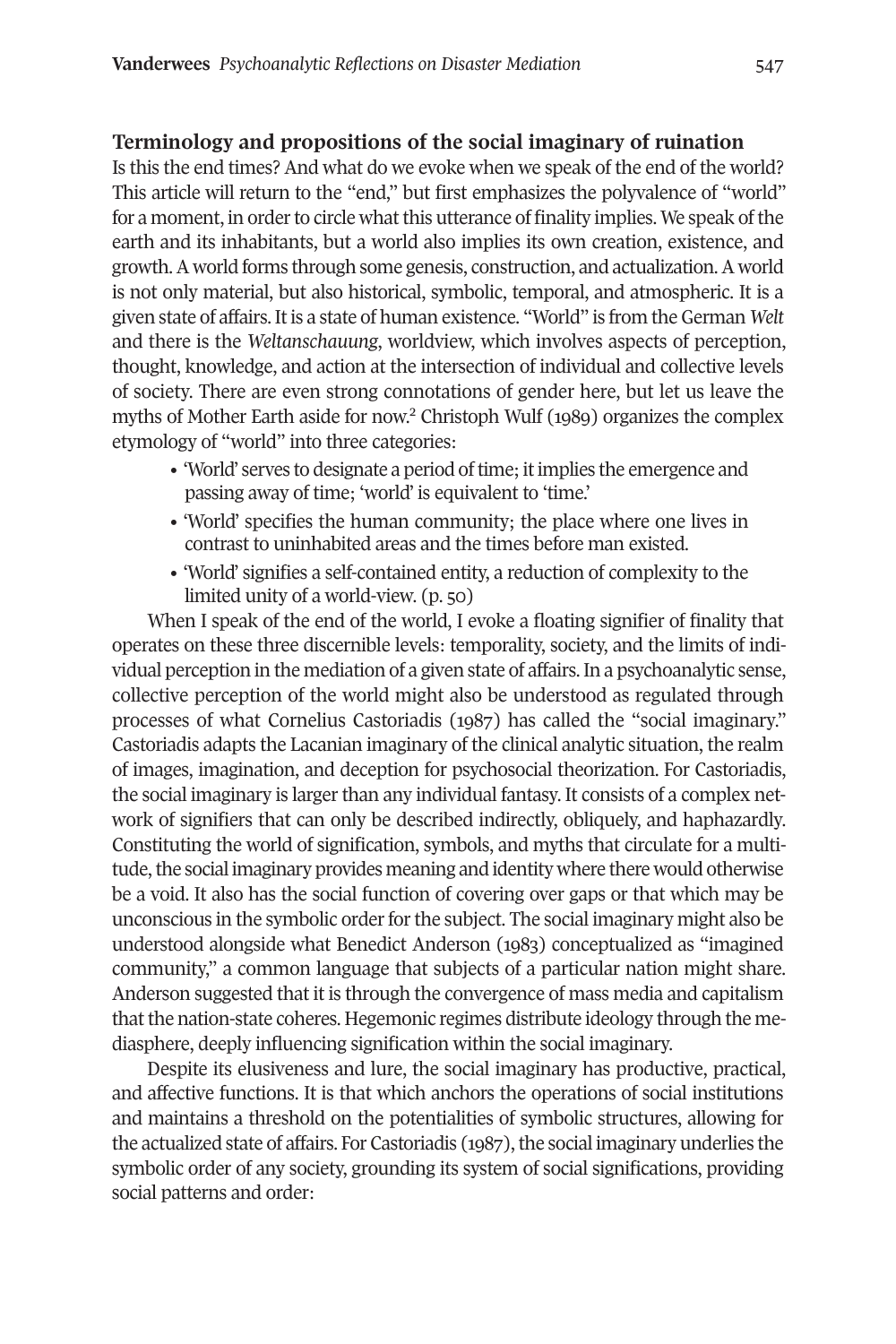These patterns do not themselves exist in the form of a representation one could, as a result of analysis, put one's finger on. … They can be grasped only … as a 'coherent deformation' of the system of subjects, objects and their relations; as the curvature specific to every social space; as the invisible cement holding together this endless collection of real, rational and symbolic odds and ends that constitute every society, and as the principle that selects and shapes the bits and pieces that will be accepted there. (p. 143)

More recently, Charles Taylor (2004) described this "invisible cement" as a broad and multifaceted concept that incorporates "the ways people imagine their social existence, how they fit together with others, how things go on between them and their fellows, the expectations that are normally met, and the deeper normative notions and images that underlie these expectations" (p. 23). Taylor's understanding of the social imaginary also encompasses what many theorists call the "cultural imaginary," "the available cultural repertoire of images and representations [that] … shapes our emotions, our desires, and our beliefs" (Mackenzie, 2000, p. 143). He writes that the social imaginary is "carried in images, stories, and legends," is "shared by large groups of people, if not the whole society," and is "that common understanding that makes possible common practices and a widely shared sense of legitimacy" (Taylor, 2004, p. 23). The social imaginary, then, is this complex and mutable system of common understanding that allows individuals and communities to carry out collective practices, maintain their identities in relation to the symbolic order, and understand certain narratives, images, social codes, and ideas as normative or factual. It is a system of signification that mediates an impression of reality for individual and collective perception.

In a broader iconographic and discursive trend in American culture, the repetitious visuality and discourse of the end of the world produces what I call the "social imaginary of ruination." To be clear, this particular imaginary may be more evenly distributed and intensely felt across secular Leftist populations as a result of Trump's presidency, but the social imaginary of ruination extends well beyond the surface of the political realm through iconographic and discursive media patterns that influence a certain experience of reality. The floating signifier of the end of the world attaches itself to so many disparate contexts that it begins to permeate the preconscious of most discussions. [3](#page-17-1) Since the advent of Trump's presidency, has the word "disaster" not yet become devoid of meaning in an excess of its signification? Or is it that the current state of affairs feels so ruinous that this is the only appropriate signifier for so many pressing social and political issues? The Invisible Committee (2017) suggested that the contemporary political moment exists in a state of ruination where "[t]he spectacle of politics lives on as the spectacle of its decomposition" (p. 8). Let us behold the rotting body politic, fascinated with its own decay as displayed on the screen.

Although the popularity of ruins has accompanied Western modernity in waves since the eighteenth century, the post-9/11 era marks a notable resurgence of the imagery, aesthetics, and rhetoric of collapse, breakdown, and decay, especially in American culture (Dillon, 2011; Ginsberg, 2004). News media producers, popular cinema and television, visual art, and literary works invoke environmental catastrophe, terrorist vio-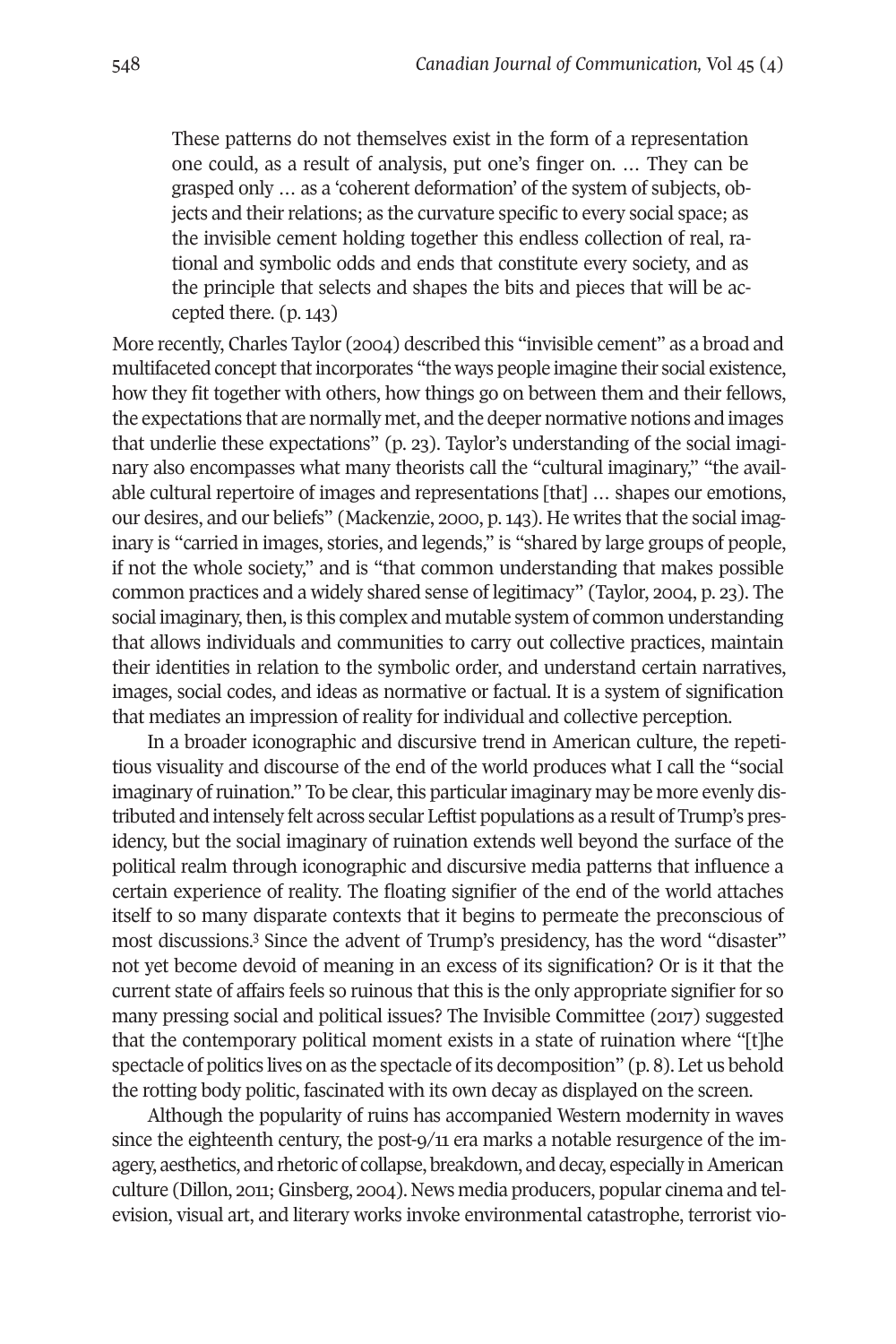lence, international conflict, and deindustrialization through imagery of global ruination with repetitive regularity. Urban explorers and documentarians produce picturesque photographs of architectural ruins, crumbling factories, dilapidated housing, and the rubble of bombed out buildings, which have become prominent in the art market as objects for consumption, appearing in print publications, museum exhibitions, and on mainstream websites (Apel, 2015; Huyssen, 2006). These representations often mediate and denote actual disaster zones, such as the collapse of the World Trade Center in Lower Manhattan in 2001; the devastated neighbuorhoods of New Orleans following Hurricane Katrina in 2005; and the abandoned residential and corporate properties of Detroit after the global recession in 2008. Such iconic sites of disaster continue to participate in a shifting exchange of visual production and circulation that contributes to the social imaginary ofruination.Although there are obviously significant distinctions that might be made between the mediation of a terrorist event, the mediation of a natural disaster, and the mediation of an economic collapse,the spread ofthis iconography is overdetermined and overlapping as the aesthetics of distinct events contribute to the atmosphere of threat, an environment of the looming end.

This social imaginary ofruination does not organize community in the traditional sense that Castoriadis, Anderson, or Taylor respectively describes. It is a contemporary predicament ofintensified social anxiety and alienation, disintegration and dissolution, automation and competition, precariousness and disorder. For psychoanalyst Jacques-Alain Miller (2006), urgency is the "temporal modality that comes as a response to the emergence of a trauma" (p. 41) such as a cut, an abrupt end, or death. The persistent evocation of the imminent explosion or death in the social realm connotes the constant possibility of absolute absence, generating a collective sense of urgency in the face of the impending end. Anderson (1983) inadvertently provides an impression of the social imaginary of ruination in an analogy that links newspaper media to its production of an imagined community:

If we were to look at the sample front page of, say, *The New York Times*, we might find there stories about Soviet dissidents, famine in Mali, a gruesome murder, a coup in Iraq, the discovery of a rare fossil in Zimbabwe. … Why are these events juxtaposed? What connects them to each other? Not sheer caprice. Yet obviously most of them happen independently, without the actors being aware of each other or of what the others are up to. The arbitrariness of their inclusion and juxtaposition ... shows that linkage between them is imagined. (p. 33)

Anderson brilliantly notices that these seemingly disparate stories share some commonality in that they produce an imaginary social bond through mediation, but this imagined community between contemporary subjects reveals itself to be preoccupied with precariousness, death, and ruin. The subject experiences the accelerated form ofthis phenomenon in the contemporary technocultural atmosphere. The statecorporate-media matrix disseminates the emerging threat of disaster in "real time," producing collectively shared and integrated affective states of precarity across populations, but only in paradoxically individuated, deterritorialized, disorganized, and disintegrated ways. The social imaginary of ruination involves the uneven distribution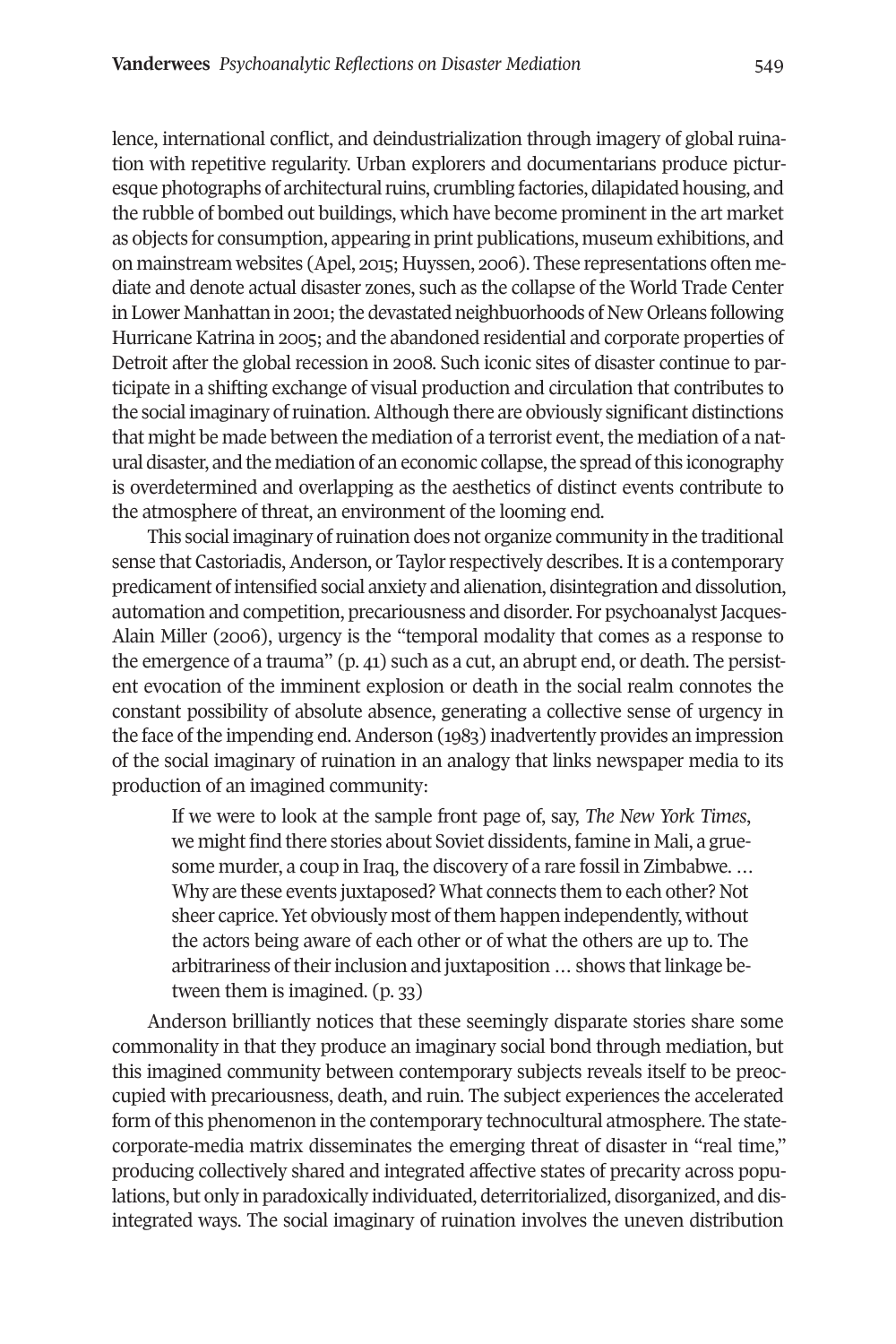of panic, apathy, depression, alienation, and displacement of anger across multitudes. The live and looping reality show of disaster and death manifests potential for a globalization of affect, overpowering critical thought, and reproducing the soft violence of "semio-capitalism," a term Franco Berardi (2009) uses to describe the contemporary subject's experience in the technocultural oversaturation of signs, acceleration of stimuli, and constant attentive stress that dissolves collective meaning, stability, and solidarity. It should be apparent that I am writing of not only the spread of ruination imagery and discourse, but also the rapid decay of social bonds. This social imaginary of ruination might be partially conceptualized as an electronic virus that informs collective fatalism, enabling widespread hopelessness and cynicism to persist among the Left at a time when it is more imperative than ever before to recognize the possibilities on the horizon beyond this contemporary state of affairs.

Drawing on an article by Jacques Derrida (1984), which was written in a time of intense apocalyptic premonition at the height of the Cold War, this article refers to the notion of "remainderless destruction," the continual repetition of representing that which is unrepresentable.Although this social imaginary ofruination often naturalizes destruction, death, and decay as inevitable, encouraging a kind of ahistorical political apathy toward the future as a futile drive toward the end, these same representations may undermine narratives that positlate capitalism and the state as bearers of progress, rationality, and protection. Further, these persistent representations of pending doom within the 24/7 mediasphere propagate a collective sense of speed and panic that manifests as a crucial component of the social imaginary of ruination. In the spirit of Paul Virilio's (2005/2007) anticipation of the need for "a philosophy of post-industrial eschatology," I raise several key questions in these times of uncertainty. What dreams and fantasies, involuntary memories and free associations, slippages and breakdowns might emerge for subjects under a social imaginary of ruination? What social, political, and affective influence does this imaginary have on contemporary subjectivity? And what emancipatory possibilities might this current predicament reveal for the subject in opposition to neoliberal capitalist assemblages that propagate virtual and actual disasters in mediation?

#### **Premediation of disaster: Speed, anxiety, and temporality**

Is there nostalgia for the Cold War in the social imaginary of ruination? Certainly, fantasies of mass nuclear death always seem to be in vogue. While the Obama Administration gave the impression that it was more targeted and reserved with its military tactics through "surgical strikes" of drone warfare, Cold Warthreats have been resurrected through a pastiche of the arms race during the Trump presidency in which Russia, North Korea, and Iran play adamant roles. Immediately following the 2016 election, Trump, as president-elect, ambiguously fuelled anxieties of nuclear warthrough his Twitter account in stating, "The United States must greatly strengthen and expand its nuclear capability until such time as the world comes to its senses regarding nukes" (Trump, 2016). News media manufacturers produced speculations in all directions as to what exactly Trump meant in his statement. Trump's tweet prompted a group of arms control experts to urge President Barack Obama to remove America's nuclear weapons from a state of high alert prior to Trump's inauguration. Removing nuclear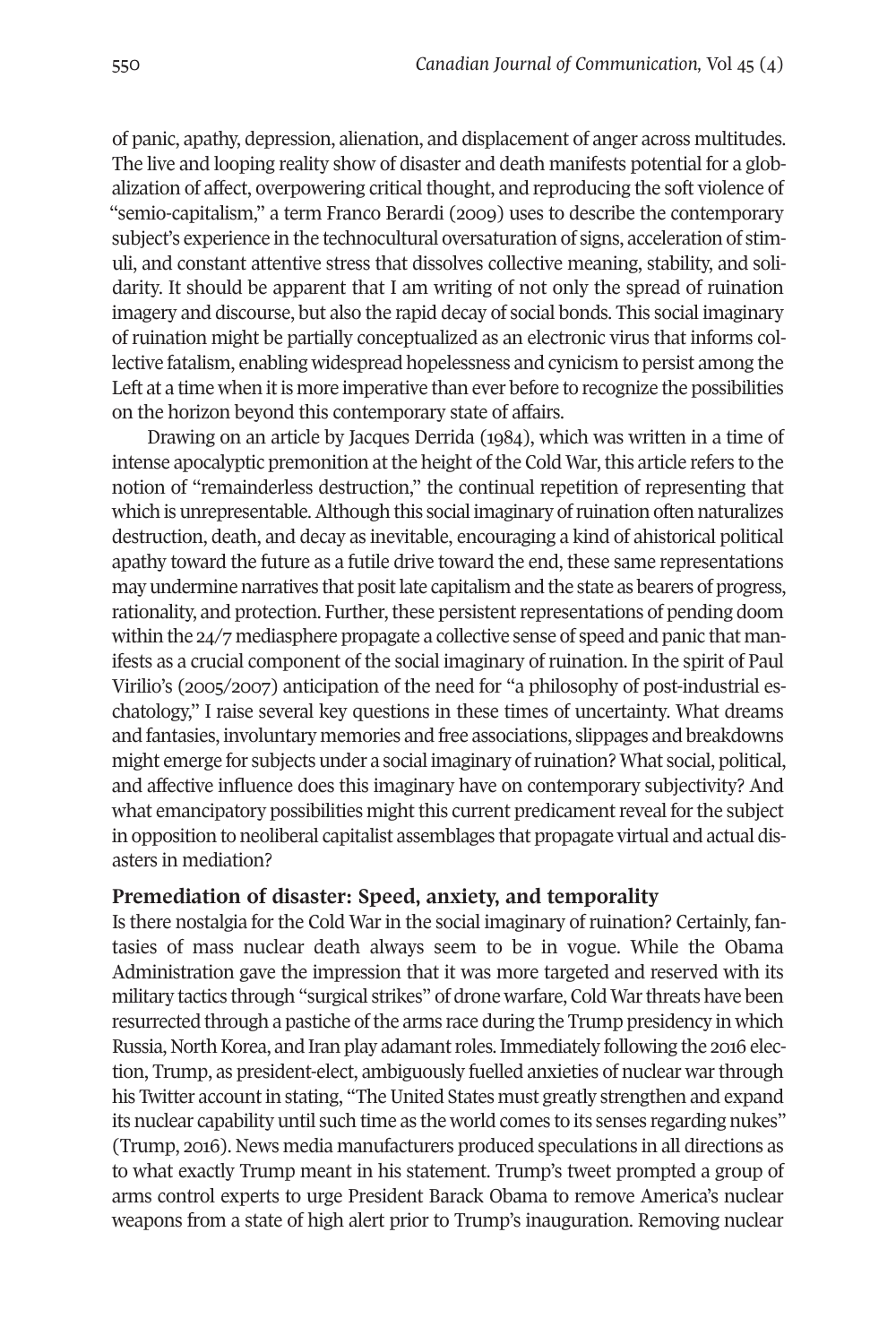weapons from a "hair-trigger alert" would supposedly limitthe immediacy of Trump's access to nuclear weapons. The Ploughshares Fund sponsored a petition, which gained more than 60,000 signatures, demanding a limit on Trump's access to nuclear weapons. The petition's plea encapsulates the anxiety that forms at the intersection ofthought around Trump's erratic use of social media,the immediacy of new technology, and the danger of nuclear war: "President Trump could launch 140 warheads in the time it takes to write 140 characters. The grave difference is: a tweet can be deleted, butthe devastation of a nuclear warhead can never be undone" (quoted in Buncombe, 2017, para. 4). The terrifying social fantasy emerges around associations between the impulsive keystrokes of a tweet and the push of a nuclear button. [4](#page-17-2) The Cold War discourse of speed and death is revitalized in the contemporary social imaginary: mass destruction at the president's fingertips.

Derrida (1984) posits a crucial aphorism that must be kept in mind when considering any evocation of the Cold War: "*in the beginning there will have been speed*, which is always *taking on speed*, in other words, overtaking … doubling, passing" (p. 22, emphasis original). Here, Derrida speaks not simply of increasing speed, but of the acceleration of acceleration. [5](#page-17-3) This is hyperspeed. It is called an arms race, after all. This race should be understood not only in regards to the stockpiling of actualweaponry, but also in regards to the speed of media as "premediation," a phenomenon that contributes to rapid circulation and overproduction in the flow of information. Premediation is a primary symptom of semio-capitalism, the experience of electronic hyperstimulation through the excessive production of overlapping and contradictory viewpoints. Richard Grusin (2010) sees premediation as a cultural trend that intensified after the September 11, 2001, terrorist attacks. He describes it as a form of representation whereby "the global mediasphere" works to "prevent citizens … from experiencing again the kind of systemic or traumatic shock produced by the events of  $9/11$  by perpetuating an almost constant, low level of fear or anxiety about another terrorist attack" (p. 2). Premediation is not simply about predicting possible outcomes, but rather about proliferating speculation about the future with immediate updates on developing situations as a pre-emptive mitigation of potential catastrophe. According to Grusin (2010),

premediation characterizes the mediality of the … twenty-first century as focused on the cultural desire to make sure that the future has already been premediated before it turns into the present (or the past)—in large part to try to prevent the media, and hence the American public, from being caught unawares as it was on the morning of 11 September 2001. (p. 4)

Premediation entails rolling and instantaneous media representations that constantly evoke the threat of disaster, symptomatically generating low underlying affective states of anxiety across populations. Here, the term "state" has a double sense, not only as a condition or representation of emotion, but also as the governing entity that organizes hegemonic power.

Trump's Twitter account provides a microcosm of this much larger media atmosphere as a form of hegemony. No president has ever engaged in this sort of constant and directly personal use of social media before. In his first 100 days in office, the @realDonaldTrump Twitter account was instrumental in premediating ongoing events,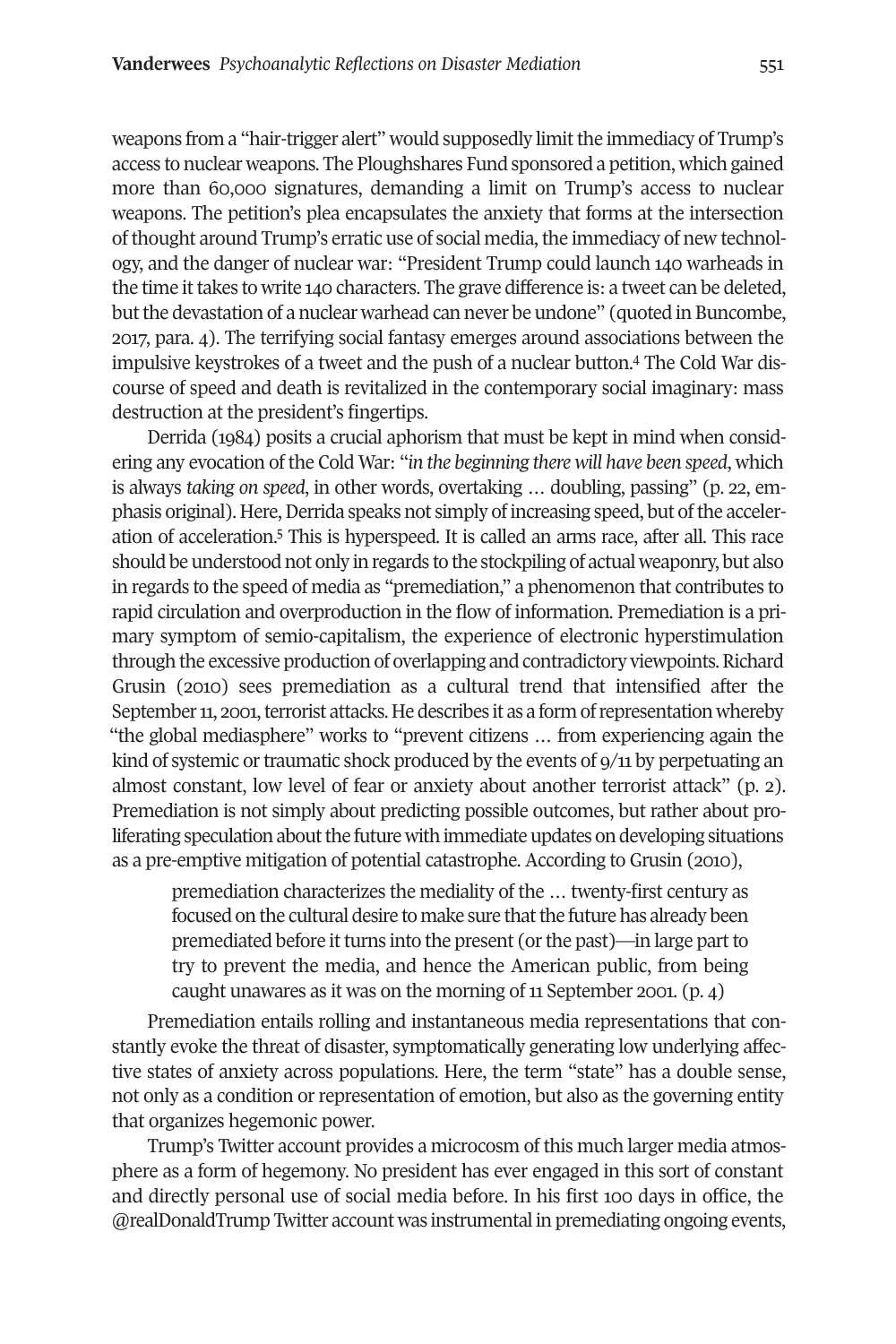producing 496 tweets for 30 million followers. This amounts to an update from the president every few hours. Trump's administration executes premediation as a tool of governance where these messages are recirculated across flows of the 24/7 live mediasphere, reported and dissected in detail. The majority of Trump's tweets might be categorized in themes of "serving as spin," "bullying foreign leaders," "creating drama and excitement," and "raising alarm" (Parlapiano & Buchanan, 2017, para.1). There is a blank parody of the Cold War occurring right now in premediation, which results in consequences as real as death. In April 2017, Trump ordered the use of the largest bomb in the U.S. military arsenal, "the mother of all bombs" that is not of nuclear capacity, in Afghanistan (Cooper & Mashal, 2017, para. 1). The U.S. Department of Defense released a widely viewed topographic video ofthe explosion in which a gigantic mushroom cloud can be seen spreading across the foreign landscape. Following the strike in Afghanistan, media manufacturers quickly dispersed assertions that Russia has "the father of all bombs," a larger, more powerful weapon of destruction. Here is the old enforcement of terror on populations once known as MAD (mutually assured destruction), despite the MADness this logic seems to entail. Meanwhile, North Korea continues to develop and test its nuclear weapons, nuclear arms tension simmers between Iran and the West, and Russia builds new missile silos and other incendiary technologies. One circulating fear is that North Korea may be capable of building a new nuclear bomb every six weeks, expanding the country's arsenal to 50 weapons by the end of Trump's four-year term (Sanger & Broad, 2017, para 10). Here, the scale of threat is again measured in speed. In response to North Korea's nuclear program, Trump's statement that there "is a chance that we could end up having a major, major conflict with North Korea" was given prominent attention across mainstream media sources (quoted in Borger & Haas, 2017, para. 6). The ominous ambiguity of such statements promotes media speculation and nervous fantasies of disaster.

If the recognition of future threats in their potentiality produces anxiety, the subject's experience oftemporality may be altered.Akind of countdown is initiated where there is a loss of time in perception as the probability of disaster is signified.<sup>[6](#page-17-4)</sup> Premonitions ofruination speed up reality and shrink time. Shortly after Trump's initial nuclear tweet, for instance, the Bulletin of the Atomic Scientists marked the 70th anniversary of itsDoomsday Clock by moving the clock's hands 30 seconds closer to midnight, the closest the clock has been to midnight since the United States government raised alarm in testing its first hydrogen bomb after World War II (Krauss & Titley, 2017).Although the clock is meantto raise awareness around the dire situation of nuclear weapons and climate change, it also depicts a kind of anxiety-provoking countdown where time is running out. This symbolic gesture dramatizes the imminence of total destruction, the reduction of time in the threat, giving representation to fears of death and precariousness embedded in the social imaginary of ruination. Ultimately, the clock suggests a terrifying threat in that the world is likely to end soon. "Threat's ultimately ambient nature," writes Brian Massumi (2010), "makes preemptive power an *environmental power*. Rather than empirically manipulate an object (of which it has none), it *modulates* felt qualities infusing a life-environment" (p. 62, emphasis original). Premediation of the threat contributes to a broader media environ-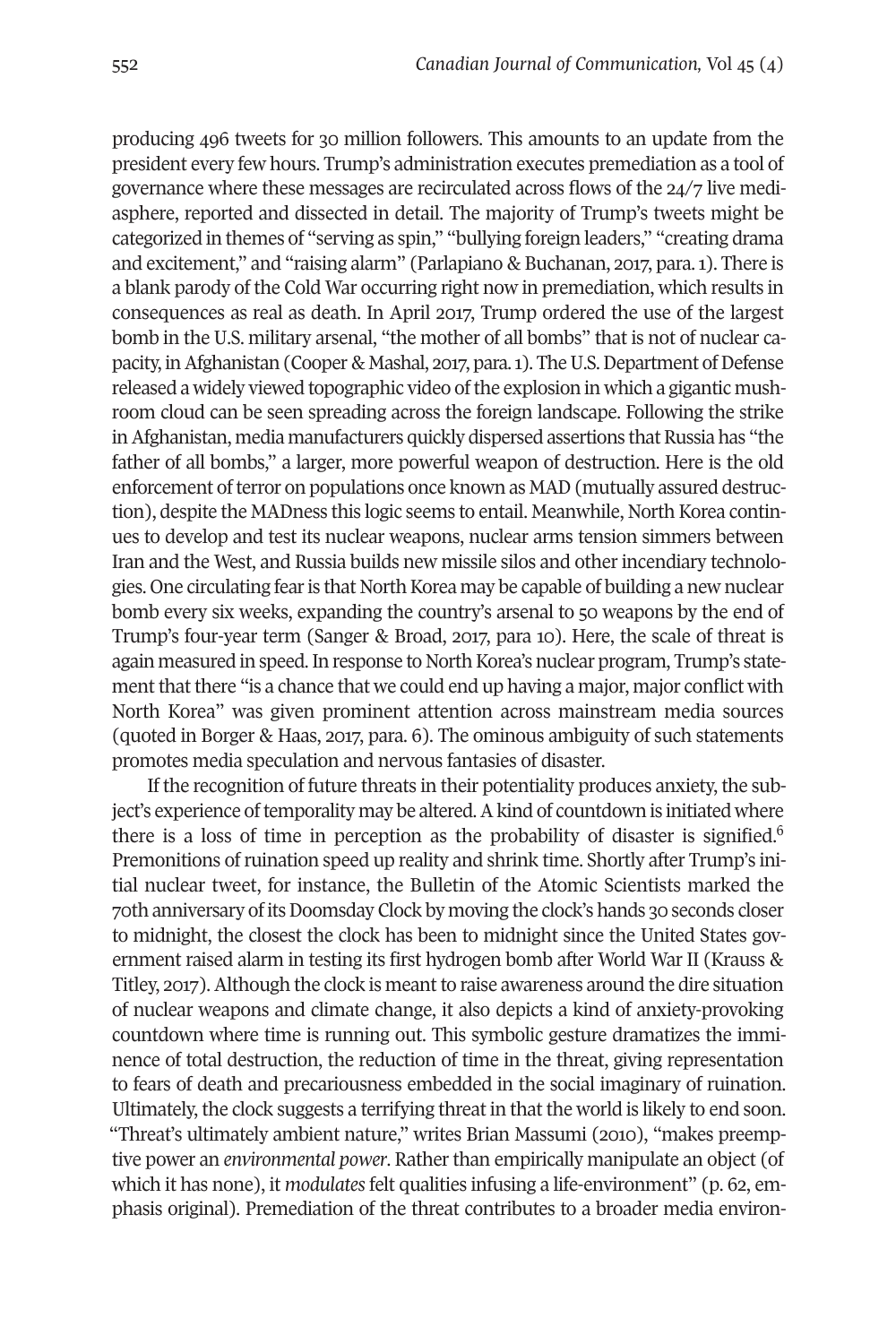ment of precarity whereby there is less opportunity for processing and thought. This production of precarity is a central element of the social imaginary of ruination. Judith Butler (2015) has argued that "precarity is not a passing or episodic condition, but a new form of regulation. … [P]recarity has itself become a regime, a hegemonic mode of being governed, and governing ourselves" (p. xii). Precariousness is no longer the exception or the margin; it is the standard of American governance in neoliberal capitalism. Perhaps insecurity is the predominant preoccupation of the subject in the spread of actual and virtual manifestations of precariousness. Administrations now govern through a politics of uncertainty, disorder, and fear, all of which are now part of everyday life in developed technocultural societies. This politics of uncertainty leads to individual and collective experiences of the world as a perpetual present as subjects look to their screens, anxiously waiting for the disaster of the future to arrive.<sup>[7](#page-17-5)</sup>

### **Mediatizing live disaster: Repetition and collective virtual trauma**

What about the déjà vu of disaster? What are these reoccurring dreams of destruction? What is repeating in the premediation of American ruination? To shed some light on these questions, it is worth revisiting the massive production and circulation of disaster in "real time" visual media that emerged from the September 11, 2001, terrorist attacks. Many scholars denounce the narcissistic rhetoric of American exceptionalism that seemed to manifest among even the most intelligent of thinkers in the wake of ruination of the World Trade Center. It is difficult to ignore, however, that there was something quite exceptional about the collapse of these two buildings in terms of the media convergence between digital cameras, 24/7 news reporting services, and globalized internet technologies. The nexus of these media developments enabled instantaneous transmission of images and video footage of the terrorist attacks to audiences across the world. As the events unfolded, amateur and professional photographers gathered on the streets and rooftops of New York City to make images of the visual spectacle. "Manhattan seemed alive with cameras," wrote David Friend (2006), and "[a]mid the horror, New Yorkers by the tens of thousands had committed millions of moments to film and video" (pp. ix‒x). Media images oftheWorld Trade Center's collapse were played and replayed incessantly on television, printed and reprinted in newspapers and magazines, shared and distributed across internet platforms. Jonathan Flatley (2002) wrote that the Twin Towers "offered a perfectly condensed and extremely visible site for a disasterthat capitalized on the iconic reproducibility and, often horrible attraction of spectacle" (p. 4). This primacy of the visual dimensions of the terrorist attacks has led to the common scholarly characterization that September 11, 2001, is the most recorded and photographed day in history, a quintessentially Baudrillardian "image-event."

Although the World Trade Center's collapse may have been exceptional in that it was what Virilio (2005/2007) might call the "original accident" of its kind in terms of its hypermediation, a social imaginary of ruination that precedes and exceeds the terrorist attacks also dissolves this impression of exceptionality or singularity. Many scholars have highlighted parallels between the aesthetics of Ground Zero imagery and instances of destruction in the twentieth century, particularly the bombings of Dresden and Berlin during World War II (Josyph, 2012; Perry, 2008; Dennis Smith, 2003). Scholars also refer to the spectacle of the terrorist attacks through Slavoj Žižek's con-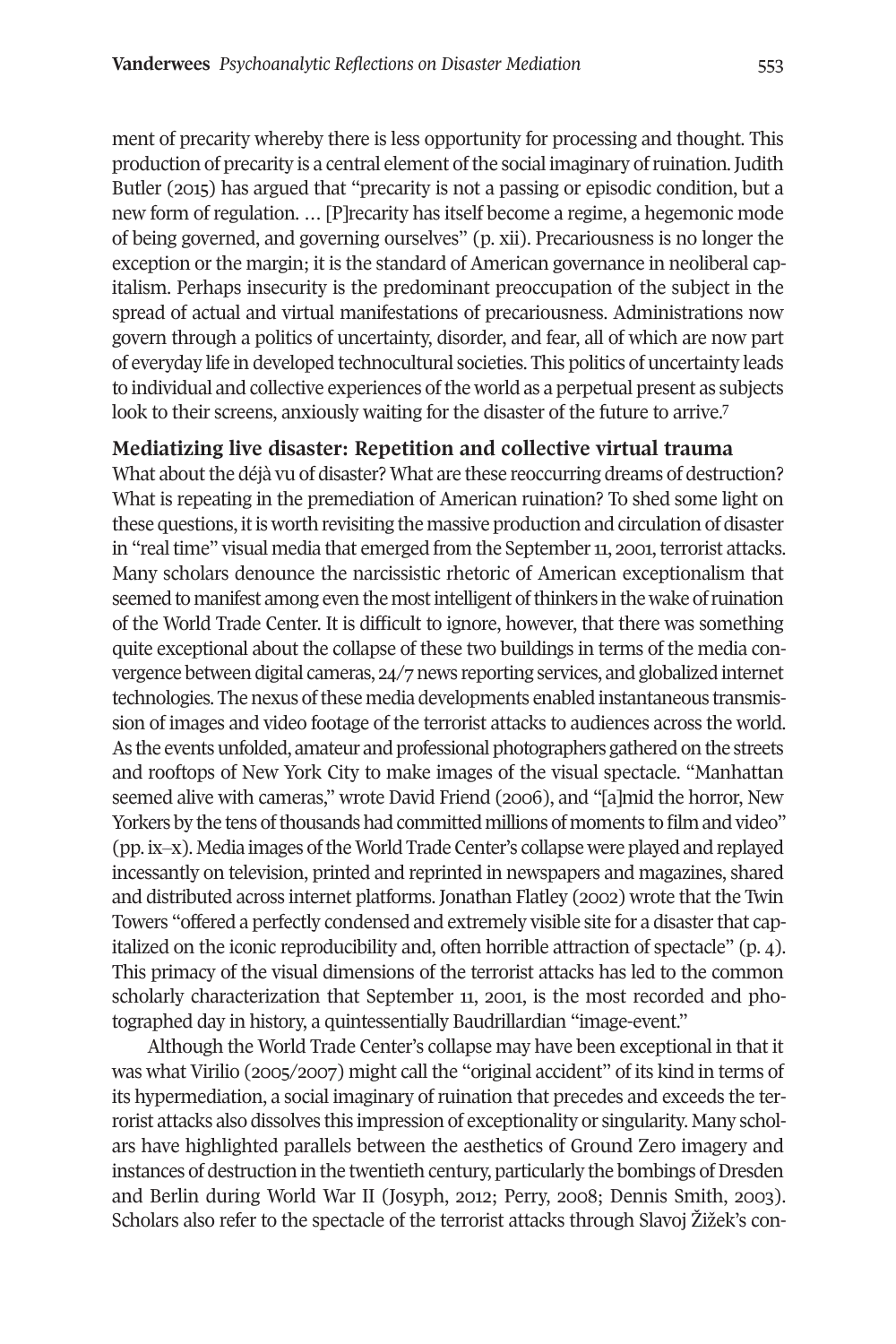tention that the collapse of the World Trade Center was an eerily familiar doubling of Hollywood disaster films. Žižek (2002) has argued that the virtual images of disaster movies entered reality, producing the media spectacle's surreal affectivity:

The fact that, after September 11, the openings of many 'blockbuster' movies with scenes which bear resemblance to the WTC collapse were postponed should thus be read as the 'repression' of the fantasmatic background responsible for the impact of the WTC collapse. ... [T]he question we should have asked ourselves as we stared at the TV screens on September 11 is simply: Where have we already seen the same thing over and over again? (p. 17)

This fantasmatic background is the social imaginary ofruination, which also accounts for so many of the initial reactions to the terrorist attacks that describe how the event felt like a movie or even like a dream. Jean Baudrillard (2002) communicated that world destruction fantasies of New York City were already well entrenched in social consciousness before the terrorist attacks when he wrote, "[W]e have dreamt of this event ... everyone without exception has dreamt of it. ... The countless disaster movies bear witness to this fantasy" (pp. 5‒7). Further, Ground Zero is itself a repetition of signification that many scholars have linked to nuclear explosions and test sites. "Ground Zero" denotes the threat of nuclear disaster as much as representations of the World Trade Center's ruination in its two billowing toxic dust clouds, which might connote two previous toxic mushrooms produced in the American terror bombings of Hiroshima and Nagasaki.

The American election of Donald Trump in itself generated common comparisons to the September 11, 2001, terrorist attacks. *New York Times* columnist Tom Friedman (2017) wrote: "We need to rerun the tape. Ladies and gentlemen, we were attacked on Dec. 7, 1941, we were attacked on Sept. 11, 2001, and we were attacked on Nov. 8, 2016. That mostrecent attack didn't involve a horrible loss of lives, but it was devastating in its own way" (para. 8). One can easily find such colloquial media comparisons between Trump's election and the collective emotional distress generated through the mediation of the terrorist attacks. Trump actually made such a link himself, suggesting that *Fox News* had seen higher ratings during his administration's first 100 days in office than the network received during the coverage of 9/11 and its aftermath (Revesz, 2017). Although such a comparison might be taken as incredibly insensitive and bizarre, what such an association reveals is not only the popular draining of the terrorist attacks of their symbolic efficiency as an exceptional event, but also the radical shift of symbolic coordinates in the wake of Trump's election. The election marked a collective trauma not entirely unlike the spread of shock and anxiety after the incessant mediation of the World Trade Center's collapse. The example of 9/11's mediation demonstrates that even in the case of such a presumably singular event, that singularity cannot be easily contained in an affectively charged atmosphere of acceleration and collapse, for the aesthetics ofruination are easily associated with otherinstances of disasterin the social imaginary. The virtual traces of past encounters with disaster circle the present encounter in its actualization. The iconography and discourse of a disastrous event reverberates through a series of other catastrophes, influencing previous events and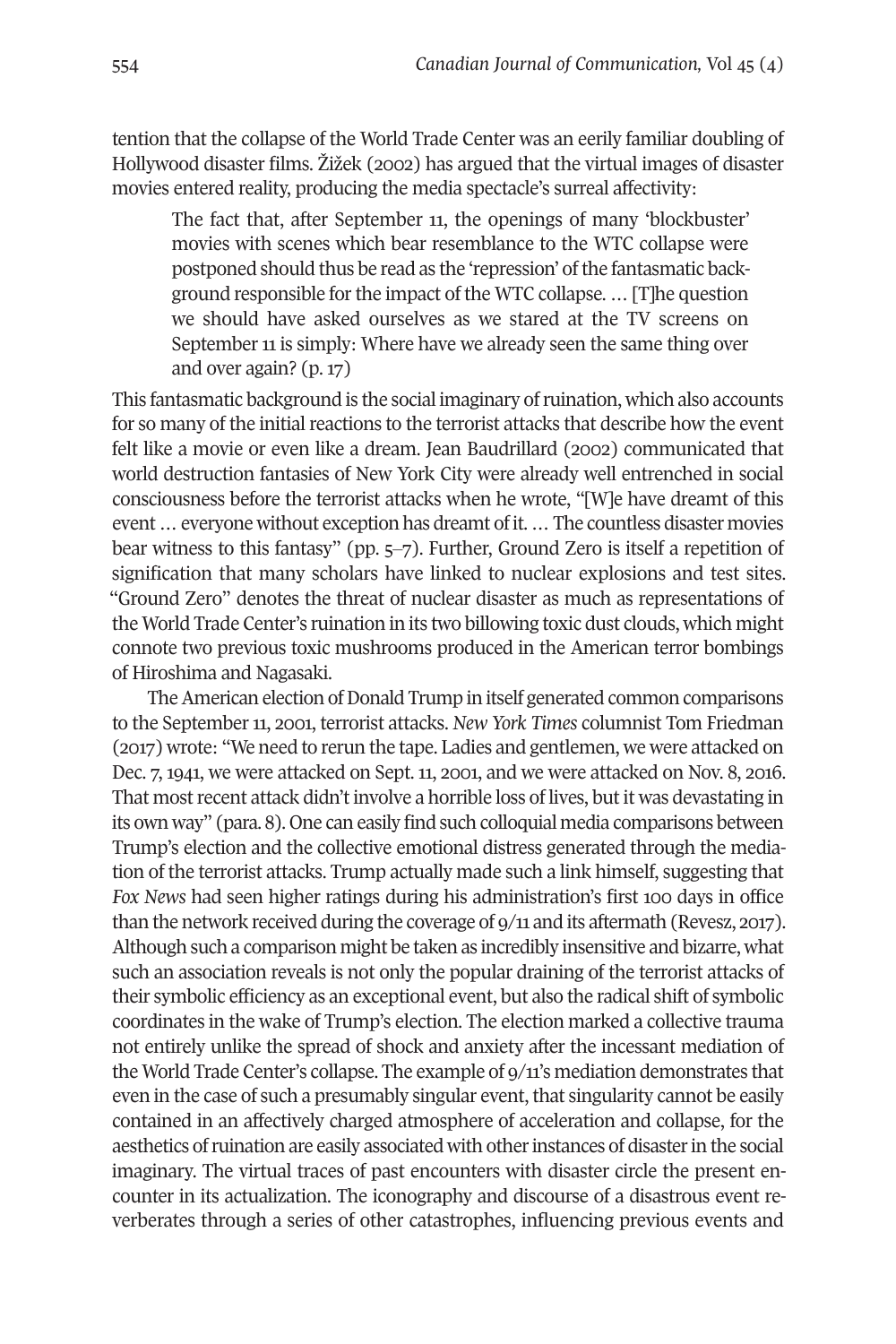those still to come, which are both in the process of becoming. Representations of the ruins of destruction typically echo the ruins of other temporalities and geographies through aesthetic and affective traces.

The repetitious nature of the social imaginary of ruination might further be understood through the Freudian concept of the uncanny. The uncanny is an affective and aesthetic notion that extends from the attraction to limits, namely the experience of life at its limit in close proximity to death. Freud (1919) described the uncanny as an experience that "belongs to all that is terrible—to all that arouses dread and creeping horror ... [and] coincide[s] with whatever excites dread" (p. 218). Freud is describing an experience of cognitive dissonance that results from an encounter with something both strange and familiar, fearinducing and fascinating. The uncanny experience deeply involves the death-drive and frequently arises from "a sense of repetition or 'coming back'—the return of the repressed, the constant or eternal recurrence of the same thing, a compulsion to repeat" (Royle, 2003, p. 2). The uncanny disrupts any clear sense of borders between inside and outside, producing a sense of liminality, muddling discernible distinctions between the past and present encounter. The evocation of disaster may impose an uncanny awareness of that which came before, but also has a relationship with future occurrences. Brian Dillon (2011) writes that "the ruin casts us forward in time; it predicts a future in which our present will slump into similar disrepair or fall victim to some unforeseeable calamity"  $(p, n)$ . Past and future collapse into the anxiety of the present moment with the premediation of pending destruction.

Although each given geographic site of actual disaster has its own social, political, and historical specificity, the overlapping discourse and iconography surrounding these sites reproduces an uncanny sensibility, a generalized impression of destruction that obliterates difference in the hyperproliferation of ruins. Immersed within a media-saturated technoculture, the signification of ruination becomes an environment that is dislocated and dissociated from any regional specificity. Susie Linfield (2010) articulates a similar notion in her book about the political violence of photographs, *The Cruel Radiance*:

A photograph of a bombed-out apartment building in Barcelona from 1937 looks much like a photograph of a bombed-out apartment building in Berlin in 1945, which looks much like the bombed-out buildings of Hanoi in 1972, Belgrade in 1999, or Kabul from last week. But only a vulgar reductionist—or an absolute pacifist—would say that these five cities, which is to say these five wars, represent the same circumstances, the same histories, or the same causes. Still, the photographs *look* the same: if you've seen one bombed-out building you've seen them all. (p. 21, emphasis original)

This is not to diminish the importance of specific histories, causes, and circumstances, but Linfield's observation communicates the associative and repetitive aesthetics of ruination. Each site of disaster in its circulative mediation is in peril of resembling all of the others. Linfield's observation echoes Walter Benjamin's (1969) well-known description of Paul Klee's *Angelus Novus*, the terrified angel who stares out of the image with eyes and mouth open, wings spread:

His face is turned toward the past. Where we perceive a chain of events, he sees one single catastrophe which keeps piling wreckage upon wreck-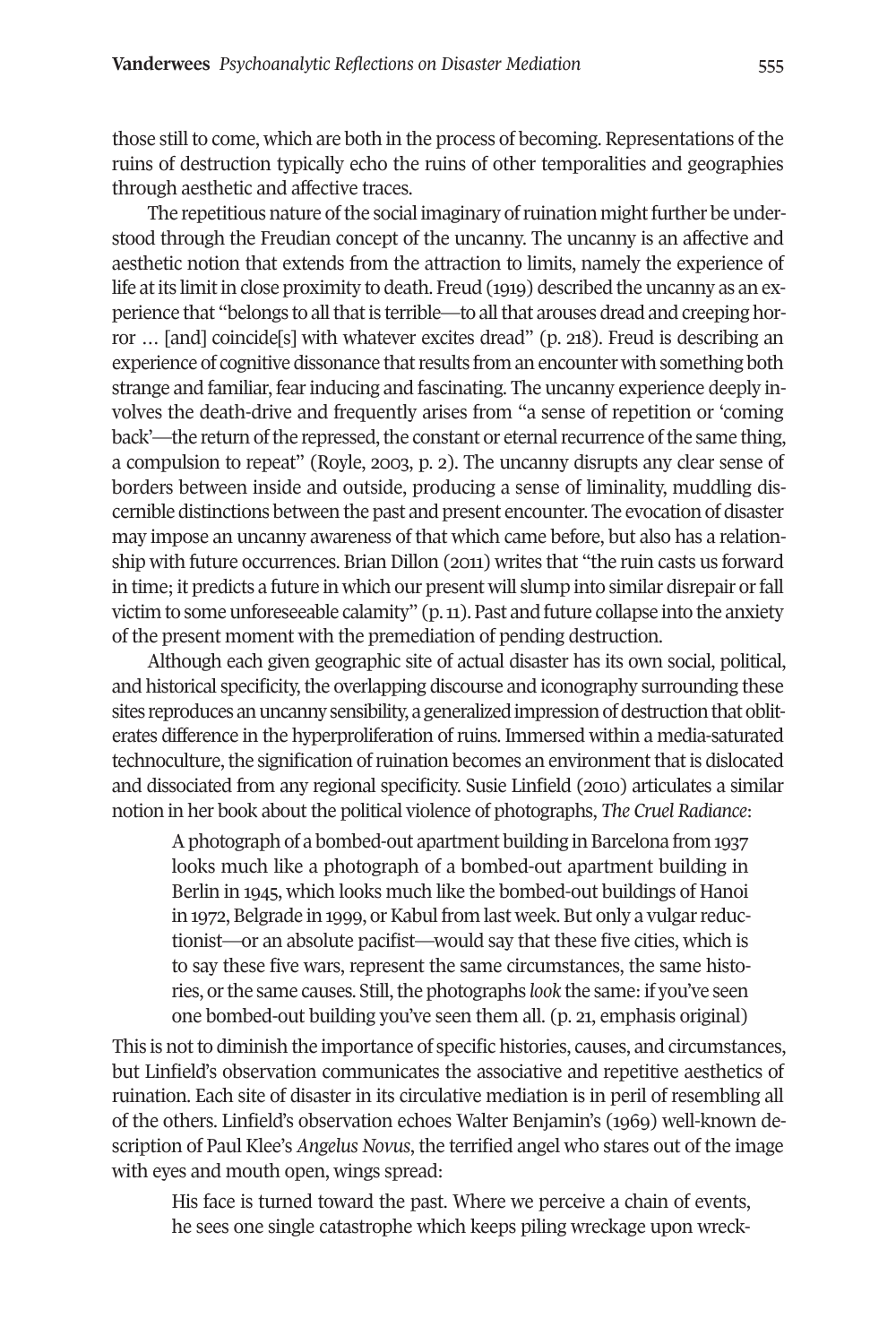age and hurls it in front of his feet. … [A] storm is blowing from Paradise. … The storm irresistibly propels him into the future to which his back is turned, while the pile of debris before him grows skyward. This storm is what we call progress.  $(pp. 257-258)$ 

Benjamin's description of Klee's angel may as well denote the subject's experience of disaster capitalism in its technocultural mediation. What Benjamin highlights is that these piling catastrophes are really all one and the same when speaking of global capitalism and its disastrous patterns. These repetitive occurrences of calamity as a result of the deregulated acceleration of technoscience, militarization, and globalization reveal that these events are not separate instances in a historical chain of singularities, but rather share a common source. When speaking of technoscientific progress or growth, it is not possible to speak in simple terms of positivity or incremental advancement. Progress always functions in two directions simultaneously, for with each gain there is also loss and with each creation there is also destruction. Virilio (2007) writes that the

invention of the 'substance' is equally the invention of the 'accident'. The shipwreck is consequently the 'futurist' invention of the ship, and the air crash the invention of the supersonic airliner, just as the Chernobyl meltdown is the invention of the nuclear power station. ... While the twentieth century was the century of great exploits … and great discoveries in physics and chemistry, to say nothing of computer science and genetics, it would seem, alas, only logical that the twentieth-first century, in turn, reap the harvest of this hidden production constituted by the most diverse disasters, *to the very extent that their repetition has become a clearly recognizable historical phenomenon.* (p. 5, emphasis original)

The level of speed and energy invested in the material manifestation of progress inevitably produces the possibility of a proportionally equivalent of disaster. Bound to technoscientific militarization, late-capitalist narratives of progress and growth negate themselves in the event of collapse. Perhaps any growing premonition of the end ofthe world should be recognized as symptomatic of a reoccurring historical phenomenon of repetitive disaster that is contingent on narratives of progress.

This societal exposure to repetitious disaster iconography in premediation also results in flows and spikes in affectivity. Psychiatrists and psychologists are only really beginning to understand the effects of what Marc Redfield (2009) has called "virtual trauma." For Redfield, virtual trauma is both ambiguous and spectral. It might be understood as a form of secondary trauma. It is a trauma that is not clearly actual, but instantly transfers the threat of violence over distance and mediation. Virtual trauma is often thought to be a kind of collective, cultural, and symbolic suffering that partially emerges in the social imaginary through technocultural shifts and shocks to signification. E. Ann Kaplan (2005) contends that the clinical concept of vicarious traumatization, whereby therapists experience distress through the accumulative exposure to the raw emotional material of their patients, might provide a model for thinking about the subject's affective encounter with incessant media violence in contemporary technocultures.Recent psychological studies suggest clearlinks between exposure to media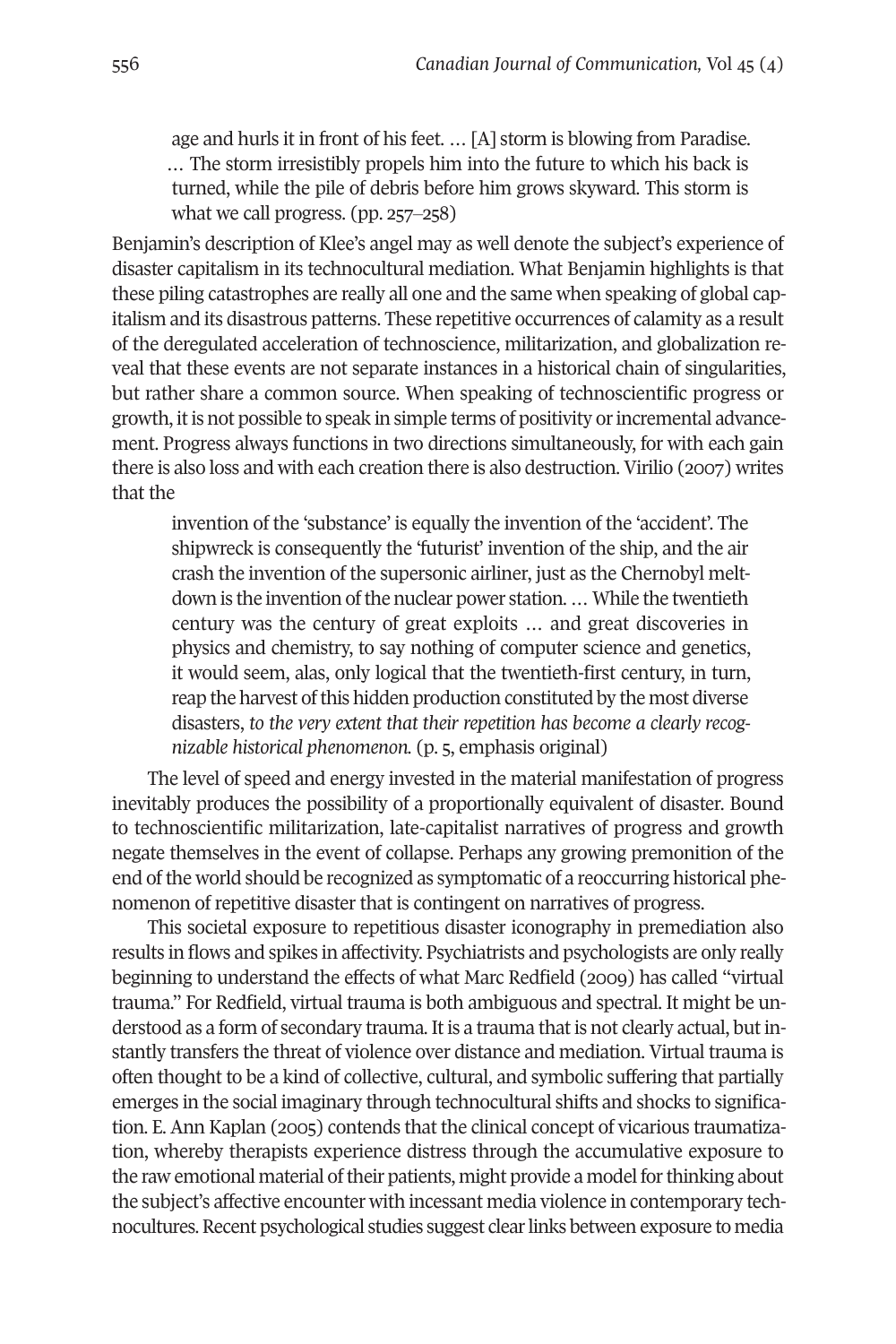depicting disaster iconography and traumatization (Wayne, 2016). Cumulatively, the constant mediation of disaster capitalism generates an atmosphere of virtual trauma and pending catastrophe where

terror can be felt in all corners of the world at the same time. It is not a localized bomb: it explodes each second, with the news of an attack, a natural disaster, a health scare, a malicious rumour. ... The ... current regime is comprised of the synchronization of emotions, ensuring the transition from a democracy of opinion to a democracy of emotions. For better or for worse. (Virilio, 2012, pp. 30‒31)

In this present global capitalist scenario of acceleration and accumulation, there is an archive of ruination that grows, overlaps, and repeats indefinitely, influencing a broader social impression and individual experience of reality. Immersed in a deterritorialized world, contemporary subjects are interpellated and governed through mediated encounters with threats ofruination and calamity. The subject's encounter with ruination in its representation may be caught between overdetermined, multiple, and contradictory historical traumas and geographies, memories and temporalities, affects and images. This is the subject's anxiety without object. Subjects are collectively governed through the maintenance of a semio-capitalism par excellence, a constant state of underlying panic through a hyperproliferation of "real time" disasterin mediation: the social imaginary of ruination.

# **Psychoanalysis and fantasies of world destruction**

Freud often deployed the ruin as a conceptual sign. He famously likened the psychoanalyst's task of listening for the unconscious in the patient's speech to that of the archaeologist's investigation of an ancient civilization's weathered remains:

Imagine that an explorer arrives in a little-known region where his interest is aroused by an expanse of ruins, with remains of walls, fragments of columns, and tablets with half-effaced and unreadable inscriptions. … He may have brought picks, shovels and spades with him [and] … with them he may start upon the ruins, clear away the rubbish, and, beginning from the visible remains, uncover what is buried. (Freud, 1896, p. 192)

In this analogy, ruins have a potent latency. Each patient's symptoms embody the ruins of past events and experiences.Repressed remnants surface in the patient's articulation of present anxieties, memories, associations, and dreams. The analyst as explorer always arrives after the trauma has already occurred, listening to the figurative rubble, those fragments of the patient's past, whatever is left of the traumatic encounter in the body as it is expressed in speech and symptoms. The analyst and patient reconstruct the ruins through language and interpretation. In the process, the analysis of past events produces its own anticipation of a future dimension. There is reflection and recognition and process. What associations will arrive? What dreams will crop up? What else waits to be found in the rubble of memory? If the unconscious might be found in the ruins of the past, it might also be found in the futurity of ruination or that which has not yet been actualized forthe patient, perhaps within an "unthought unknown" as Christopher Bollas has called it.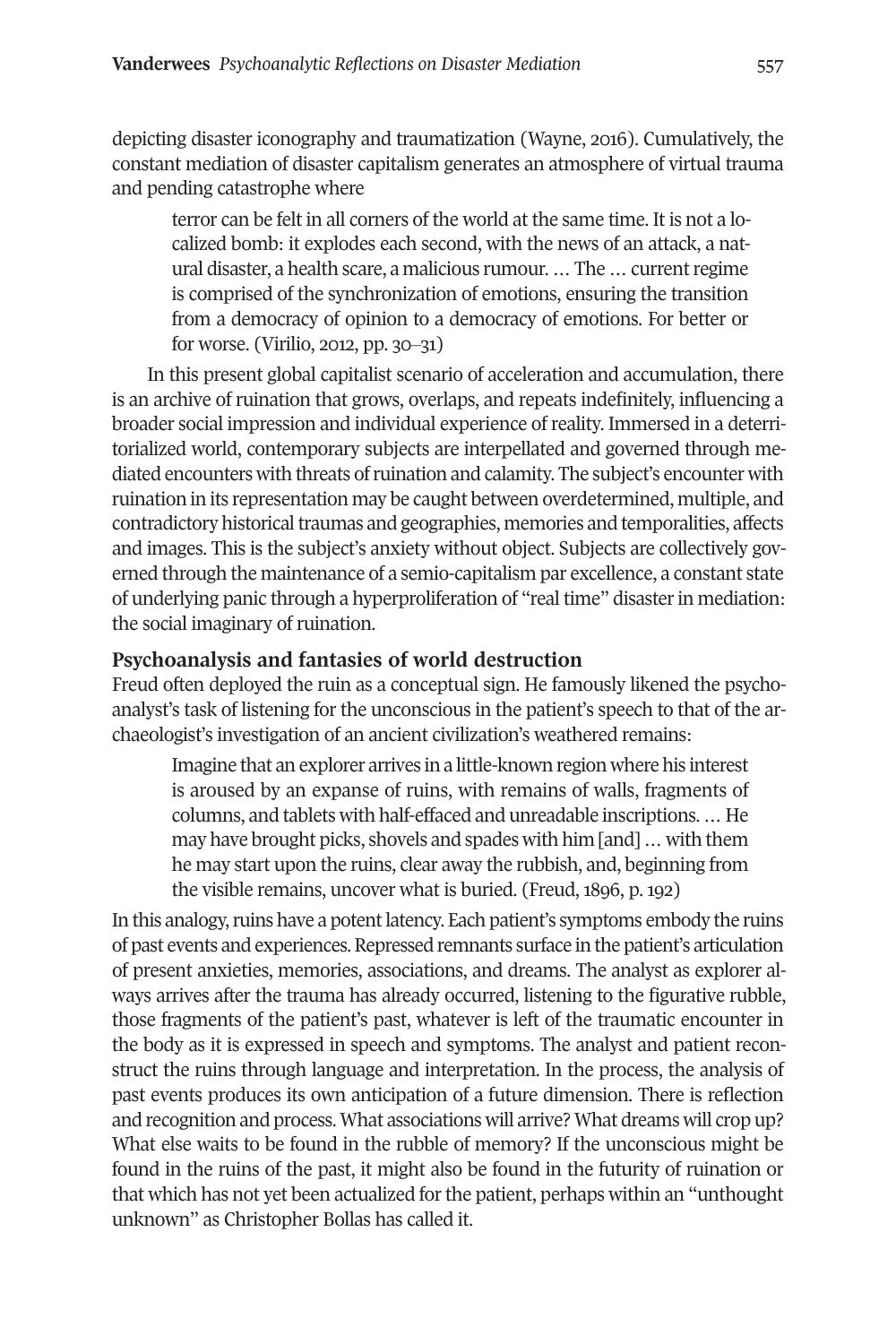Freud first wrote about apocalyptic fantasies in his discussion of the well-known case of Schreber. During a particularly difficult period in his illness, Schreber began to report visions of a great and pending catastrophe. Schreber had several theories on how this imminent event would occur. "At one time," wrote Freud (1911), "he had in mind a process of glaciation owing to the withdrawal of the sun; at another it was to be destruction by an earthquake" (p. 69). Schreber apparently found these visions to be "partly of a terrifying character, but partly, too, of an indescribable grandeur" (p. 68). Freud's reference to an "indescribable grandeur" already points to the sublime aspect ofruination,the simultaneous fear and fascination thatresults in an experience beyond language and thought. Freud and his prominent psychoanalytic interlocutors, including Nunberg (1955), Schilder (1928/1951), and Fenichel (1953), understood the *Weldergung*, the world destruction fantasies of their schizophrenic patients, as a projection of an internal catastrophe and as a defensive withdrawal from object cathexis. This withdrawal of the libido from the world of objects is partially understood as the patient's withdrawal from reality, which usually leaves the individual with a feeling that the world of objects has ended and no longer has any meaning. In psychosis, the patient experiences semiotic disintegration. Does the detachment from reality predicate the perception of the world's end, or does the perception of the world's end predicate the detachment from reality? Whether triggered through internal or external intensities, the patient's world goes to pieces. William J. Spring (1939) later emphasized the more obvious point that "the idea of world destruction represents a wish to destroy" (p. 51). Spring also suggested the possibility for pleasure gain in the fantasy of disaster.

It appears to be more pleasant," he wrote, "to think of the end of the whole world than of one's own death alone ... and the idea that the world is coming to an end involves the simultaneous gratification of sadistic and of masochistic impulses, that is the gratification of a destructive wish without distinction between the ego and external objects. (1939, p. 56)

Spring importantly suggests the possibility for a cognitive dissonance, a simultaneous pain and pleasure contained within the patient's fantasies of disaster.

Freud (1920) first approached the individual's turn toward destructive thoughts and behaviour in his theorization of the death-drive in *Beyond the Pleasure Principle*. He defines the death-drive (also referred to as *Thanatos* in psychoanalytic work following Freud) in opposition to *Eros*, the instinct to engender life through reproduction and creation. Whereas the life drive moves the subject toward cohesion and unity, the death-drive encapsulates the subject's inclination toward self-annihilation, alienation, and separation. Freud suggested that the death-drive is the primary motivation for life, which is constantly determined through "complicated *detours*" and "circuitous paths to death," the desire to "return to the inanimate state" ofrubble and dust (Freud,1920, pp. 38‒39, emphasis original). Drawing from Freud's death-drive hypothesis, Melanie Klein (1975) understood the patient's world destruction fantasies in terms of "annihilation anxiety" as "[t]he mechanism of one part of the ego annihilating other parts[,] which ... implies a preponderance of the destructive impulse over the libido" (p. 24). She maintained, "If the ego and the internalized objects are felt to be in bits, an internal catastrophe is experienced … which both extends to the external world and is pro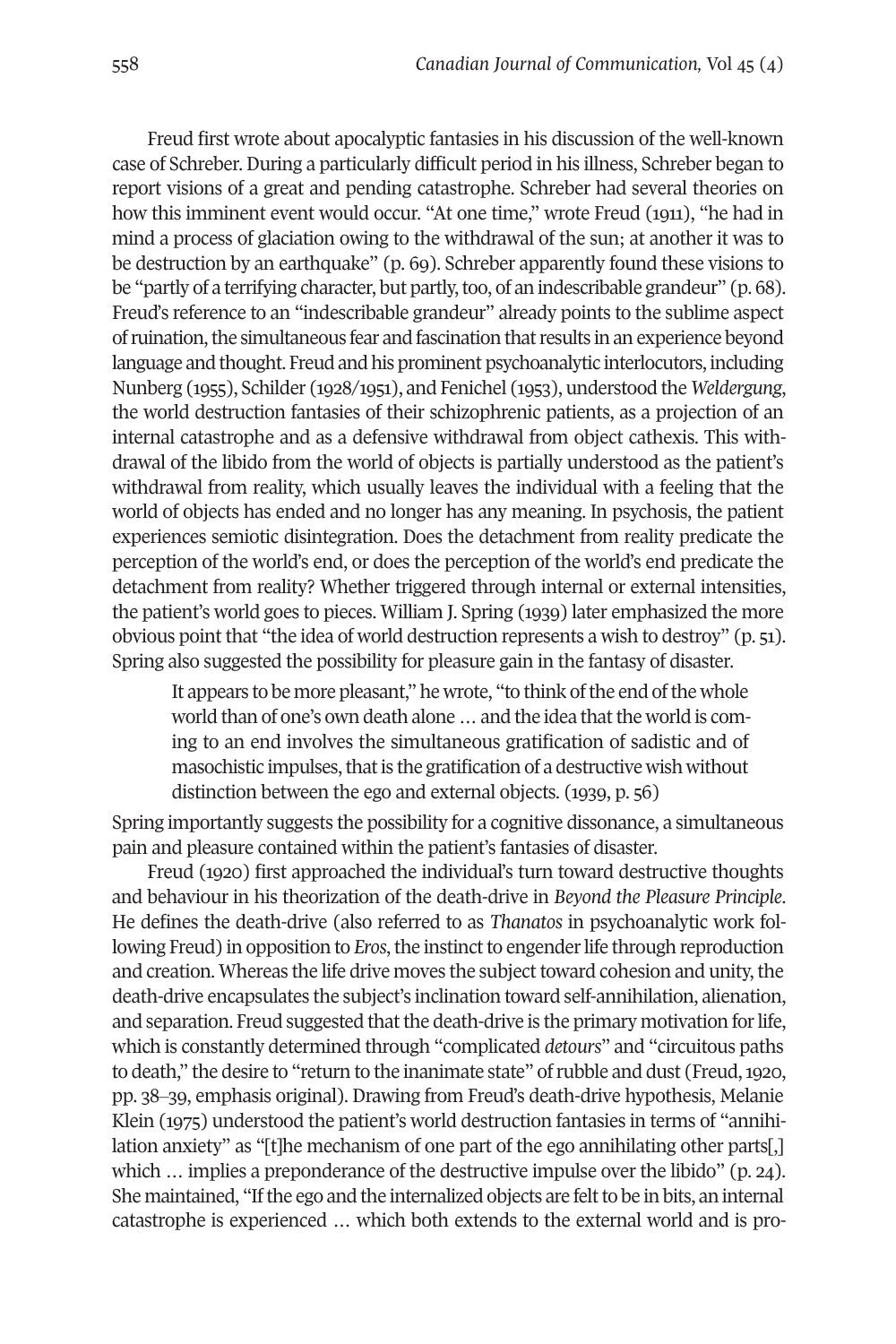jected on to it" (p. 24). In this light, world destruction fantasies might be understood in terms of projection, as the displacement of the patient's hateful or anxious feelings toward a particular individual, often a primary caregiver.

It is no surprise, perhaps, that patients with severe destructive tendencies also commonly experience the projected inner conflict toward the outside world through the difficulty to maintain stable links and attachments.Ifthe outside world and others are experienced as threatening or overwhelming, the patient may fearfully retreat in isolation or act out in anger, making it difficult to maintain their relationships. Wilfred Bion (1959) actually suggested that Freud's archaeological metaphor for the patient's unconscious "was helpful if it were considered that we were exposing evidence not so much of a primitive civilization as of a primitive disaster. … [W]e are confronted not so much with a static situation that permits leisurely study, but with a catastrophe that remains at one and the same moment actively vital and yet incapable of resolution into quiescence" (p. 311). Bion emphasized traumatic experience, the exceptional catastrophes of the patient's past, as a dynamic and active phenomenon. The unconscious structure of the past disaster repeats and continues in the present, sabotaging the patient's future attachments and capabilities to stabilize signification and meaning. "The repetition of the death-drive," wrote Patricia Clough (2007), "functions at the limit of the subject's identity, where there is a contest within subjectivity between mastery and disintegration: repeating near disintegration over and over again seemingly in order to regain integration and restore equilibrium" (p. 10). The continual collapse of mental stability, attachments, and meaning is the unfortunate outcome for many patients with harsh patterns of self-destruction.

Analytic conceptualizations of individual world destruction fantasies become especially pertinent for an understanding of the social imaginary of ruination. Mortimer Ostow (1988) has suggested that group myths of the end of the world often bind individuals together as the social belief in past or present dangers allows for common coherence: "[T]he individual apocalyptic, distressed by his perceived distance from reality, will grasp eagerly at the group apocalypse when that is presented to him, because it offers him not only the opportunity for discharge, but also validation of his delusion as a group sponsored pseudoreality" (p. 295). The subject's experience or belief in their own precariousness receives confirmation from the social realm, which produces the very validation of that precariousness in mediation. Further, Ostow wrote that

during periods of great demoralization, whether occasioned by negative forces such as disease, famine, or oppression, or by intangible and paradoxical influences such as immoderate prosperity leading to excessive narcissism and a concurrent loss of the sense of communal obligation, the apocalyptic mechanism may be invoked. (p. 294)

These psychoanalytic insights provide another way into understanding the technological hypermediation of disaster iconography and discourse in the contemporary American moment, which relentlessly contributes to an ambient atmosphere of social vulnerability, anxiety, and alienation. In uncertain times, the media-corporate-state nexus supplies narratives of the end of the world to subjects who are quick to cling such narratives while they obliquely confirm lived experience of precariousness.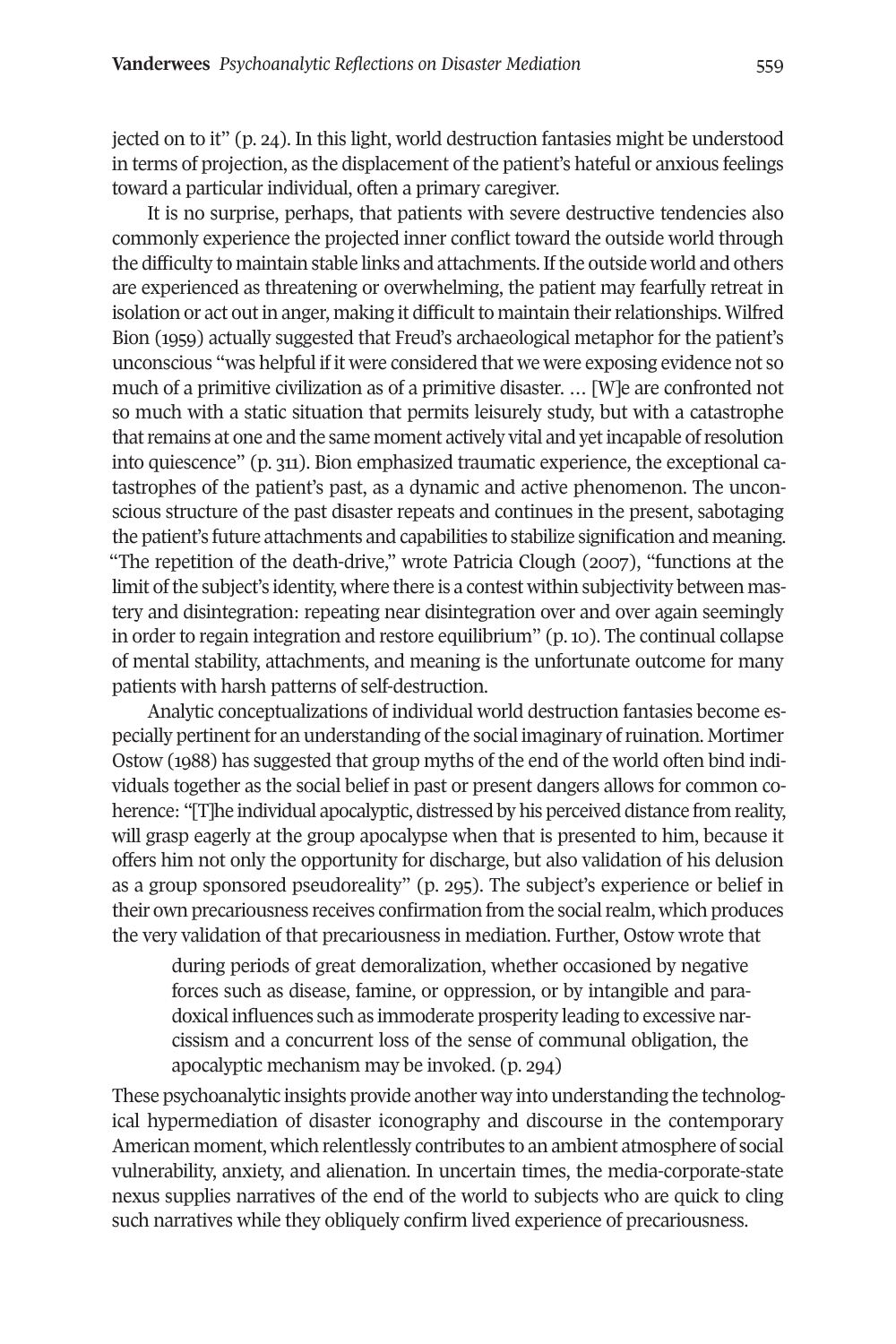# **The decline of symbolic efficiency, remainderless destruction, and the end**

Scholars often argue that the contemporary mediasphere is responsible for "the decline of symbolic efficiency" (Dean, 2002; Horsley, 2016; Žižek, 1999). This means that the global technocultural world of semio-capitalism produces such an overabundance of arguments and ideas, options and opinions that it becomes incredibly difficult to anchor individual identity or collective meaning in the social imaginary. The Invisible Committee (2017) provided an impression of a media environment wherein such a welter of words and images floods the social imaginary, depleting the symbolic, resulting in the fragmentation of truth and the loss of dominant national or cultural narratives:

This world no longer needs explaining, critiquing, denouncing. We live enveloped in a fog of commentaries and commentaries on commentaries, of critiques and critiques of critiques of critiques, ofrevelations that don't trigger anything, other than revelations about the revelations. And this fog is taking away any purchase we might have on the world. (p. 8)

The decline of symbolic efficiency results from the excessive fabrication and circulation of information to such an extent that signifiers become more and more indeterminate. Overflowing amounts of information become a lack of information. When there is too much meaning, it reaches a threshold and becomes meaningless.

Colloquial media discourses and iconographies of the end of the world may also significantly contribute to the decline of symbolic efficiency. Derrida (1984) described the rhetorical condition of the end of the world in terms of remainderlessness, an unthinkable situation where there are no leftovers. In the death of the individual, traces are left behind, for instance, in the image, the name, the signature, the heritage. These are remainders, which anchor individual meaning to the symbolic after death. The individual's second death involves the dissipation of remainders until they fade to nothing. The second death is not a natural death, but the death of signification. Remainderless destruction is the notion of the beyond that is unthinkable and unknowable. It is pure nothingness. This notion also denotes the absolute death of meaning, the death of all significations as a totality, the ultimate second death of the signifier. This conceptualization of remainderless destruction overlaps with the Lacanian Real or that which escapes reality as the void beyond signification. This is notthe real ofreality, butthe Real that defies articulation and haunts any attempt at representation. The premediation of nuclear war or mass death evokes traces of the real in the subject's encounter with mediation of remainderless destruction as threat. The death of meaning, this Real of the symbolic is consistently operative as a floating spectre within a social imaginary of ruination. The constant premediation of pending disaster leaves the subject in a state of existential crisis where meaning is sorely lacking. In other words, an atmosphere of the end brings about a crisis in meaning. It is this notion of the absolute death of meaning that directly contributes to the decline of symbolic efficiency. In the premonition ofthe end ofthe world, connotations ofremainderless destruction come to the surface. What can anything mean when it will all become nothing in the end?

Not entirely unlike the patients with world destruction fantasies, subjectivity under the social imaginary of ruination coalesces into an ambiguous sense of anxiety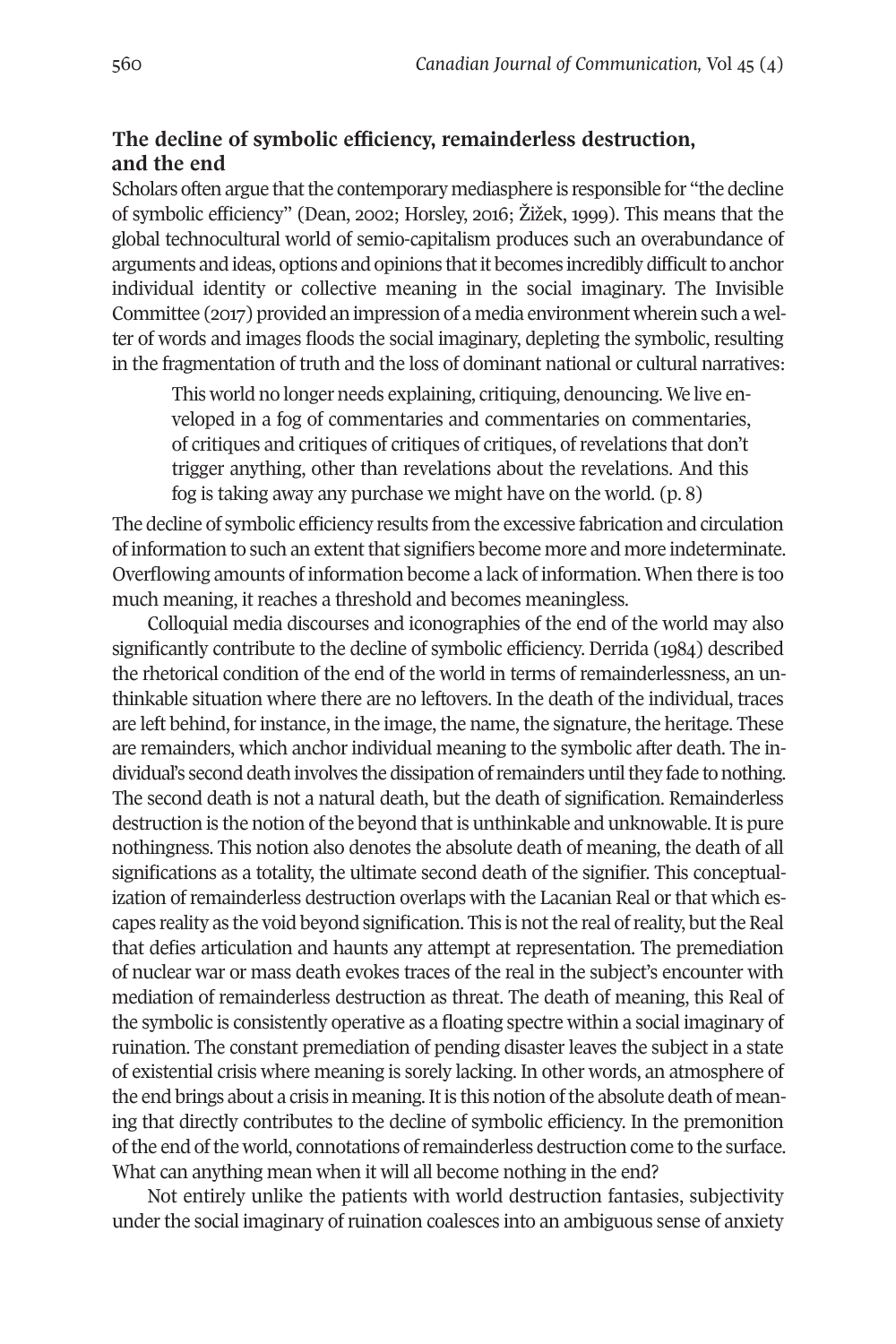without object and without meaning. There is always the possibility that an unrepresentable threat may arrive, leaving no remainder. Established social symbolic structures begin to fade in strength and influence, leaving subjects with an increase in personal and collective immediacy to the Real. Hall (2012), writing about crime and deviance, underscored the vague threat involved in the decline of symbolic efficiency:

The subject attempts to impose … order on what is essentially a vague threat that resists symbolization. It does not take a great leap of the imagination to see parallels here between the affectively reproduced 'vague threat' in the individual psyche and the culturally reproduced 'vague threat' of material impoverishment and social insignificance. … Here we are looking at the psychological root of the broader political tactic of objectless anxiety.... There is a lack in syntax rather than symbols, and therefore a lack of vital connections. (p. 197)

Simply put, subjects may have more trouble making links in the neoliberal capitalist mediasphere dominated with premonitions of ruin. One additional symptom of the social imaginary of ruination is embodied in Fredric Jameson's (2003) well-known quip, "that it is easier to imagine the end of the world than to imagine the end of capitalism," which is also parallel to stating that subjects "imagine capitalism by way of imagining the end of the world"  $(p, 76)$ . Perhaps it really is easier for subjects to imagine the end of the world than the end of capitalism, given the prominence of premediation and its proliferation of disaster across the social imaginary. How can thought go beyond this foreclosure of the future?

If the "end" has not yet happened, it can only be spoken of as an utterance, a representation of that which cannot be represented. Each actualization of ruination or disaster carries some confirmation of the propulsion toward the void. The end also refers to a result or goal that one seeks to complete. Here, the end implies desire and *jouissance* (pleasure). The end of the world has no specific signification, but rather a polysemetic slipperiness whereby the premediation of total disaster stands in for the end, which cannot be properly actualized. This is the end as a fragile fantasy, which supports a collective impression of fatalistic reality. What must be seen is that this repetitive logic of ends has been advanced as a tool of governance through precariousness as part of a broader social imaginary. Ifremainderless destruction posits the foreclosure of the future, perhaps what is needed is a catastrophic consciousness where the end of the world can be revealed not as a state to come, as in premediation, but as a repetition that has already arrived in the past. The beginning exists alongside the end. This is the enlightened logic of apocalypse: the perpetual end without an end. The catastrophes of neoliberal capitalism are everywhere. In the hyperproliferation of destruction under late capitalism, it is after the end of the world right now. There must be a collective discernment ofradical possibilities whereby the end is always recognized as having already occurred. It is always already after the end. Only in this sense can the social imaginary of ruination convey the catastrophic future of neoliberal capitalism, suggesting the possibility for new alternatives to manifest through the subject's affective encounters with the end as distributed in mediation.

How will we begin again after the end that is now?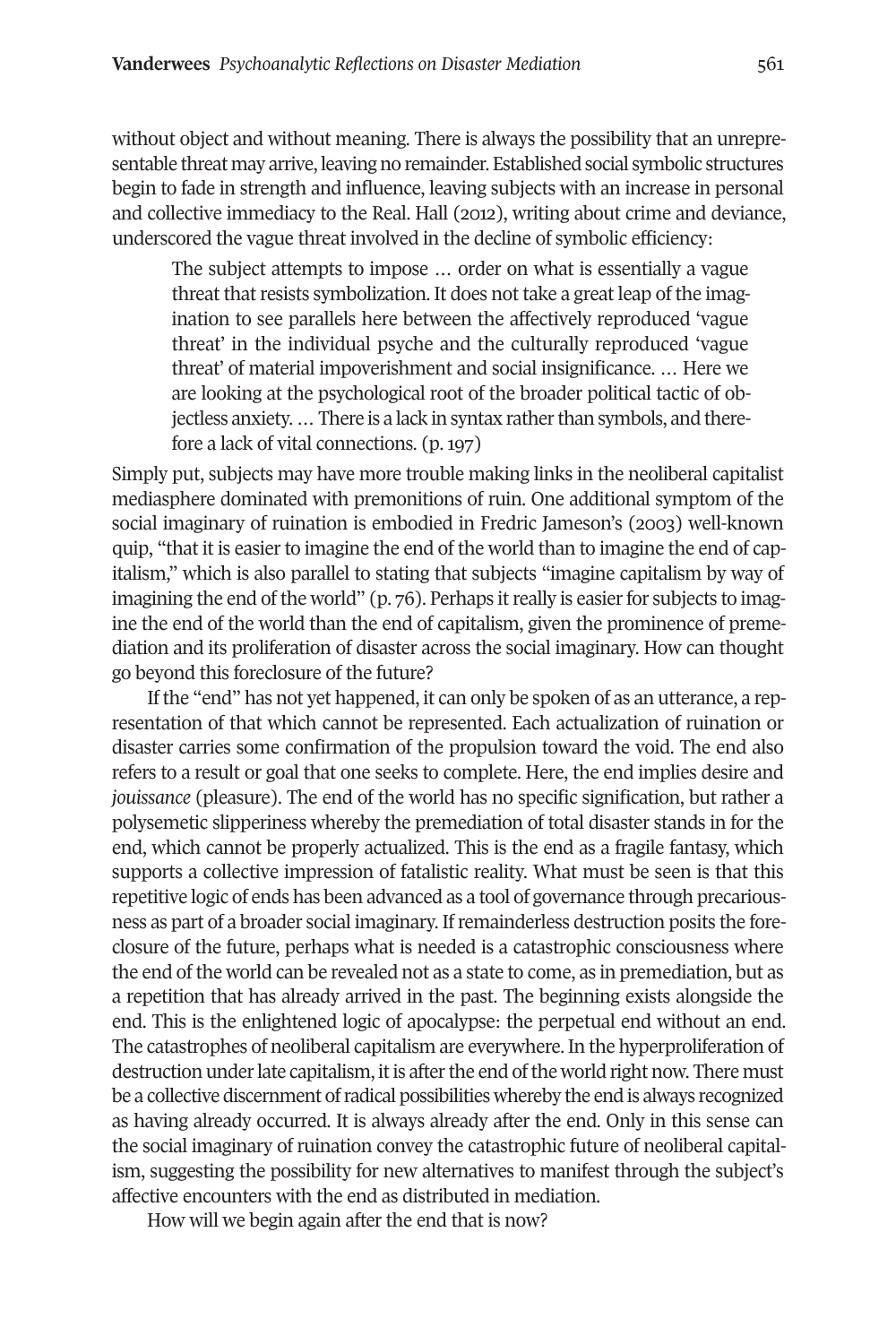### <span id="page-17-0"></span>**Notes**

1. Reporters have noted since the Republican primaries prior to the 2016 presidential election that Trump's rhetoric involves a pattern of repeating divisive phrases, harsh words, and violent imagery, a technique "that American presidents rarely use, based on a quantitative comparison of his remarks and the news conferences of recent presidents, Democratic and Republican" (Healy & Haberman, 2015, para. 7). This linguistic repetition is a strategy that has a long history in advertising and propaganda where "ideologically useful accusations will stand merely on the basis of endless repetition, however ludicrous they may be" (Herman & Chomsky, 2002, p. 293).

2. Beyond the scope of this article, there is much more to be said regarding the end of the world in relation to anxieties surrounding gender in a post-Oedipal media landscape. Susan Faludi (1991, 1999, 2007) has written about the masculinity crisis in the United States and how this crisis has intensified as a result of deindustrialization and insecurities of terrorism. Following the collapse of the global economy in 2008, Hanna Rosin (2010) wrote a widely read article for *The Atlantic*, aptly titled "The End of Men," wherein she described a cultural landscape that one might now contextualize as the conditions for the emergence of toxic masculinity in populist politics embodied in Donald Trump's election: "[W]hat if the economics of the new era are better suited to women? Once you open your eyes to this possibility, the evidence is all around you. It can be found, most immediately, in the wreckage of the Great Recession, in which three-quarters of the 8 million jobs lost were lost by men. The worst-hit industries were overwhelmingly male and deeply identified with macho: construction, manufacturing, high finance. ... [F]or the first time in history, the balance of the workforce tipped toward women, who now hold the majority of jobs. The working class, which has long defined our notions of masculinity, is slowly turning into a matriarchy" (Rosin, 2010, p. 55). The social imaginary of ruination might be partially understood as embodying a dominant masculine identification that is collectively imagined to be in shambles. The populist political reaction has been to spread ambient forms of misogyny in an attempt to shore up and maintain traditional gender categories that are under threat of dissolution (Blow, 2016; Sexton, 2016). Joanna Zylinska (2018) also highlights the implications of the end of the White Christian Man's dominance as the key subject in history.

<span id="page-17-1"></span>3. Molly Worthen (2017) outlines Trump's popularity with evangelical Christians in the United States, a group who may have quite a different relationship to premonitions of apocalypse and the social imaginary of ruination that I am describing.

<span id="page-17-2"></span>4. Media reports surrounding the possibility of catastrophic ecological disaster under Trump's mandate for climate change circulate a fear that the planet would no longer be inhabitable for human beings (Embury-Dennis, 2017).

<span id="page-17-3"></span>5. The speeding up of mass extinctions and loss of biodiversity at an accelerated and unprecedented pace has been a topic of conversation among environmentalists (Plumer, 2019).

<span id="page-17-4"></span>6. This countdown to the end is obviously a common trope in the aesthetics of crisis, whether it is the Y2K phenomenon or expiration of the Mayan calendar on December 21, 2012. Baudrillard (1996) hauntingly predicts, "[I]n the future we shall all be condemned to know in advance the date and detailed form of our deaths. So we shall all be in a countdown situation, in a situation of a programmed rundown oftime. This stipulation of death within a finite period makes it a kind of time-bomb, a terrifying event" (p. 50).

<span id="page-17-5"></span>7. A recent phenomenon that psychiatrists and psychotherapists are calling "Trump anxiety" characterizes the current American Zeitgeist that stems from premediation: "We've reached a weird, quiet agreement that the most potent force in [American] politics is, forthe moment, a stew of unease, fear, rage, grief, helplessness and humiliation. ... An unpleasant thought follows: that maybe the only thing that could relieve our national anxieties is something bad happening to us" (Abebe, 2017).

#### **References**

Abebe, Nitsuh. (2017, April 18). America's new 'anxiety' disorder. *The New York Times*. URL: [https://](https://www.nytimes.com/2017/04/18/magazine/americas-new-anxiety-disorder.html) [www.nytimes.com/2017/04/18/magazine/americas-new-anxiety-disorder.html](https://www.nytimes.com/2017/04/18/magazine/americas-new-anxiety-disorder.html)[July 28, 2019].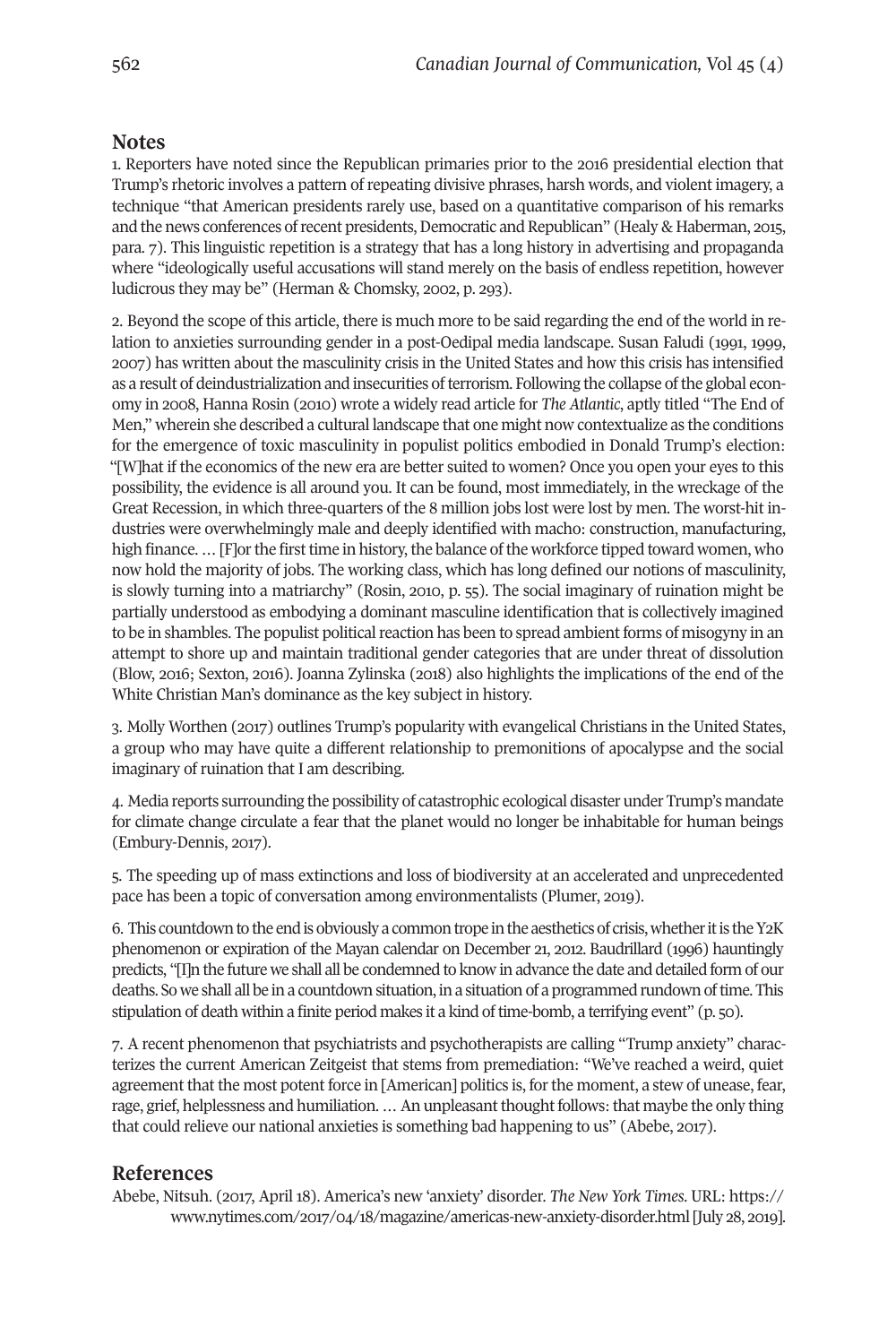- Anderson, Benedict. (1983). *Imagined communities: Reflections on the origin and spread ofNationalism*. New York, NY: Verso.
- Apel, Dora. (2015). *Beautiful terrible ruins: Detroit and the anxiety of decline*. New Brunswick, NJ: Rutgers University Press.
- Baudrillard, Jean. (1996). *The perfect crime* (Chris Turner, Trans.). London: Verso. (Original work published 1994)
- Baudrillard, Jean. (2002). *The spirit of terrorism* (Chris Turner, Trans.). London: Verso.
- Benjamin, Walter. (1969). Theses on the philosophy of history (Harry Zohn, Trans.). In *Illuminations: Essays and reflections* (pp. 25–265). New York, NY: Schoken Books.
- Berardi, Franco. (2009). *Precarious rhapsody: Semio-capitalism and the pathologies of the post-alpha generation* (Arianna Bove et al., Trans.) London: Minor Compositions.
- Bion, Wilfred R. (1959). Attacks on linking. *International Journal of Psychoanalysis, 40,* 308–315.
- Blow, Charles M. (2016, August 4). Trump reflects white male fragility. *The New York Times*. URL: <https://www.nytimes.com/2016/08/04/opinion/trump-reflects-white-male-fragility.html> [November 10, 2020].
- Borger, Julian, & Haas, Benjamin. (2017, April 28). Donald Trump warns of a 'major, major conflict' with North Korea. *The Guardian*. URL: [https://www.theguardian.com/us-news/2017/apr](https://www.theguardian.com/us-news/2017/apr/28/donald-trump-warns-of-major-major-conflict-with-north-korea) [/28/donald-trump-warns-of-major-major-conflict-with-north-korea](https://www.theguardian.com/us-news/2017/apr/28/donald-trump-warns-of-major-major-conflict-with-north-korea) [July 29, 2019].
- Borunda, Alejandro. (2019, February 6). The last five years were the hottest ever recorded. *National Geographic*. URL: [https://www.nationalgeographic.com/environment/2019/02/2018-fourth](https://www.nationalgeographic.com/environment/2019/02/2018-fourth-warmest-year-ever-noaa-nasa-reports/#:~:text=According%20to%20new%20reports%20 published,fourth%20hottest%20year%20ever%20recorded)[warmest-year-ever-noaa-nasa-reports/#:~:text=According%20to%20new%20reports%20](https://www.nationalgeographic.com/environment/2019/02/2018-fourth-warmest-year-ever-noaa-nasa-reports/#:~:text=According%20to%20new%20reports%20 published,fourth%20hottest%20year%20ever%20recorded) [published,fourth%20hottest%20year%20ever%20recorded](https://www.nationalgeographic.com/environment/2019/02/2018-fourth-warmest-year-ever-noaa-nasa-reports/#:~:text=According%20to%20new%20reports%20 published,fourth%20hottest%20year%20ever%20recorded) [November 17, 2020].
- Buncombe, Andrew. (2017, January 6). Barack Obama urged to take nuclear weapons off high alert to stop Donald Trump 'blowing up the planet. *The Independent*. URL: [https://www.](https://www.independent.co.uk/news/people/donald-trump-nuclear-weapons-barack-obama-urged-high-alert-a7513971.html) [independent.co.uk/news/people/donald-trump-nuclear-weapons-barack-obama-urged](https://www.independent.co.uk/news/people/donald-trump-nuclear-weapons-barack-obama-urged-high-alert-a7513971.html) [-high-alert-a7513971.html](https://www.independent.co.uk/news/people/donald-trump-nuclear-weapons-barack-obama-urged-high-alert-a7513971.html) [July 28, 2019].
- Butler, Judith. (2015). The government of the precarious: An introduction. In Isabell Lorey, *State of insecurity: Government of the precarious* (Aileen Derieg, Trans.) (pp. vii–xi). New York, NY: Verso.
- Castoriadis, Cornelius. (1987). *The imaginary institution of society* (Kathleen Blamey, Trans.). Cambridge, UK: Polity Press. (Original work published 1975)
- Clough, Patricia T. (2007). Introduction. In Patricia T. Clough & Jean Halley (Eds.), *The affective turn: Theorizing the social* (pp. 1–33). Durham, NC: Duke University Press.
- Cooper, Helene, & Mashal, Mujib. (2017, April 13). U.S. drops 'mother of all bombs' on ISIS caves in Afghanistan. *The New York Times*. URL: [https://www.nytimes.com/2017/04/13/world/asia](https://www.nytimes.com/2017/04/13/world/asia/moab-mother-of-all-bombs-afghanistan.html) [/moab-mother-of-all-bombs-afghanistan.html](https://www.nytimes.com/2017/04/13/world/asia/moab-mother-of-all-bombs-afghanistan.html) [November 10, 2020].
- Dean, Jodi. (2002). *Publicity'ssecret: How technoculture capitalizes on democracy*. Ithaca, NY: Cornell University Press.
- Derrida, Jacques. (1984). No apocalypse, not now (full speed ahead, seven missiles, seven missives) (Catherine Porter & Philip Lewis, Trans.). *Diacritics, 14*(2), 20–31.
- Dillon, Brian. (2011). A short history of decay. In Brian Dillon (Ed.), *Ruins* (pp. 1–13). London: Whitechapel Gallery.
- Embury-Dennis, Tom. (2017, March 29). Michael Moore says Donald Trump just began the 'extinction of human life on Earth'. *The Independent*. URL: [https://www.independent.co.uk/news](https://www.independent.co.uk/news/world/americas/us-politics/michael-moore-donald-trump-extinction-human-life-earth-a7656501.html) [/world/americas/us-politics/michael-moore-donald-trump-extinction-human-life-earth](https://www.independent.co.uk/news/world/americas/us-politics/michael-moore-donald-trump-extinction-human-life-earth-a7656501.html) [-a7656501.html](https://www.independent.co.uk/news/world/americas/us-politics/michael-moore-donald-trump-extinction-human-life-earth-a7656501.html) [November 10, 2020].
- Faludi, Susan. (1991). *Backlash: The undeclared war against American women*. New York, NY: Three Rivers Press.
- Faludi, Susan. (1999). *Stiffed: The betrayal of the American man*. New York, NY: HarperCollins.
- Faludi, Susan. (2007). *The terror dream: Myth and misogyny in an insecure America*. New York, NY: Picador.
- Fenichel, Otto. (1953). Organ libidinization accompanying the defense against drives. In *The collected papers* of Otto Fenichel, First series (pp. 128-146). New York, NY: Norton. (Original work published 1928)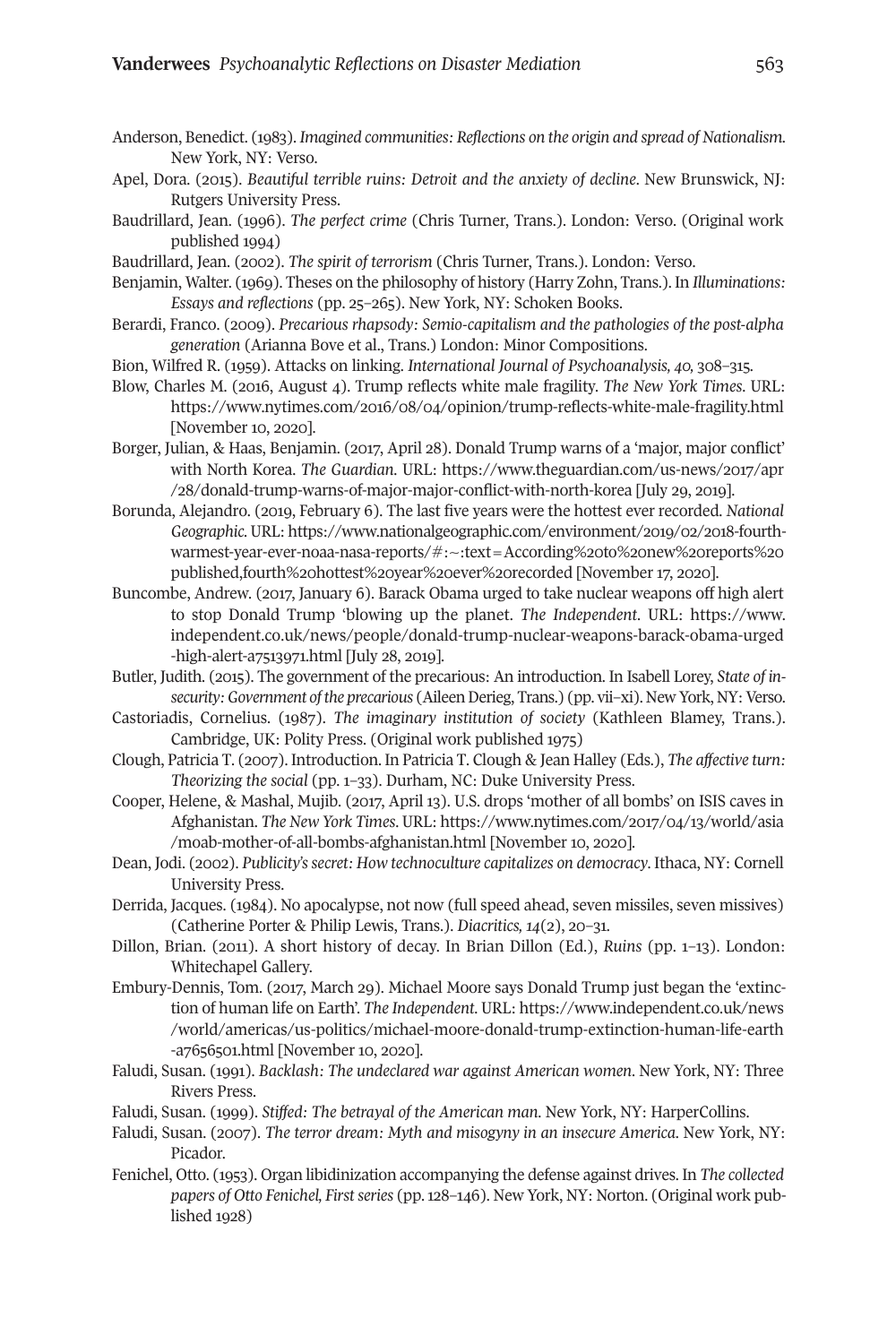- Flatley, Jonathan. (2002). 'All that is solid melts into air': Notes on the logic of a global spectacle. *Afterimage, 30*(2), 4–5.
- Freud, Sigmund. (1896). The aetiology of hysteria. In *The standard edition of the complete works of Sigmund Freud: Vol. 3* (James Strachey, Trans.) (pp. 187–221). London: Hogarth Press.
- Freud, Sigmund. (1911). Psycho-analytic notes on an autobiographical account of a case of paranoia (dementia paranoides). In *The standard edition of the complete psychological works of Sigmund Freud: Vol. 12* (James Strachey, Trans.) (pp. 1–82). London: Hogarth Press.
- Freud, Sigmund. (1919). The uncanny. In *The standard edition of the complete psychological works of Sigmund Freud: Vol. 17* (James Strachey, Trans.) (pp. 217–256). London: Hogarth Press.
- Freud, Sigmund. (1920). Beyond the pleasure principle. In *The standard edition of the complete psychological works of Sigmund Freud: Vol. 18* (James Strachey, Trans.) (pp. 7–66). London: Hogarth Press.
- Friedman, Tom. (2017, February 14). What Trump is doing is not O.K. *The New York Times*. URL: <https://www.nytimes.com/2017/02/14/opinion/what-trump-is-doing-is-not-ok.html> [July 28, 2019].
- Friend, David. (2006). *Watching the world change: The stories behind the images of 9/11*. New York, NY: Farrar, Straus, & Giroux.
- Ginsberg, Robert. (2004). *The aesthetics of ruins*. New York, NY: Rodopi.
- Grusin,Richard. (2010). *Premediation:Affect and mediality after 9/11*. New York, NY: Palgrave Macmillan. Hall, Steve. (2012). *Theorizing crime and deviance: A new perspective*. Los Angeles, CA: Sage.
- Healy, Patrick, & Haberman, Maggie. (2015, December 5). 95,000 words, many of them ominous, from Donald Trump's tongue. *TheNew York Times*. URL: [https://www.nytimes.com/2015/12](https://www.nytimes.com/2015/12/06/us/politics/95000-words-many-of-them-ominous-from-donald-trumps-tongue.html) [/06/us/politics/95000-words-many-of-them-ominous-from-donald-trumps-tongue.html](https://www.nytimes.com/2015/12/06/us/politics/95000-words-many-of-them-ominous-from-donald-trumps-tongue.html) [November 10, 2020].
- Herman, Edward S., & Chomsky, Noam. (2002). *Manufacturing consent: The political economy of mass media*. New York, NY: Pantheon.
- Horsley, Mark. (2016). *The dark side of prosperity: Late capitalism's culture of indebtedness*. New York, NY: Routledge.
- Huyssen, Andreas. (2006). Nostalgia for ruins. *Grey Room, 23,* 6–21.
- The Invisible Committee. (2017). *Now* (Robert Hurley, Trans.). South Pasadena, CA: Semiotext(e).
- Jameson, Fredric. (2003). The future city. *New Left Review, 21,* 65–79.
- Josyph, Peter. (2012). *Liberty street: Encounters at Ground Zero*. New York, NY: State University of New York Press.
- Kaplan, E. Ann. (2005). *Trauma culture: The politics of terror and loss in media and literature*. New Brunswick, NJ: Rutgers University Press.
- Klein, Melanie. (1975). Notes on some schizoid mechanisms. In *Envy and gratitude and other works, 1946–1963* (pp. 1–24). New York, NY: Free Press. (Original work published 1946)
- Klein, Naomi. (2007). *The shock doctrine: The rise of disaster capitalism*. Toronto, ON: Knopf Canada.
- Krauss, Lawerence M., & Titley, David. (2017, January 26). Thanks to Trump, the Doomsday Clock advances towards midnight. *The New York Times*. URL: [https://www.nytimes.com/2017/01](https://www.nytimes.com/2017/01/26/opinion/thanks-to-trump-the-doomsday-clock-advances-toward-midnight.html) [/26/opinion/thanks-to-trump-the-doomsday-clock-advances-toward-midnight.html](https://www.nytimes.com/2017/01/26/opinion/thanks-to-trump-the-doomsday-clock-advances-toward-midnight.html) [November 10, 2020].
- Leibovich, Mark. (2016, October 11). 'I'm the last thing standing between you and the apocalypse.' *The New York Times*. URL: [https://www.nytimes.com/2016/10/16/magazine/hillary-clin](https://www.nytimes.com/2016/10/16/magazine/hillary-clinton-campaign-final-weeks.html)[ton-campaign-final-weeks.html](https://www.nytimes.com/2016/10/16/magazine/hillary-clinton-campaign-final-weeks.html) [July 28, 2019].
- Linfield, Susie. (2010). *The Cruelradiance: Photography and political violence*. Chicago, IL: University of Chicago Press.
- Loewenstein, Antony. (2015). Disaster capitalism: Making a killing out of catastrophe. New York, NY: Verso.
- Lorey, Isabell. (2015). *State of insecurity: Government of the precarious* (Aileen Derieg, Trans.). New York, NY: Verso.
- Mackenzie, Catriona. (2000). Imagining oneself otherwise. In Catriona Mackenzie & Natalie Stoljar (Eds.), *Relational autonomy: Feminist perspectives on autonomy, agency, and the social self* (pp. 124–150)*.* New York, NY: Oxford University Press.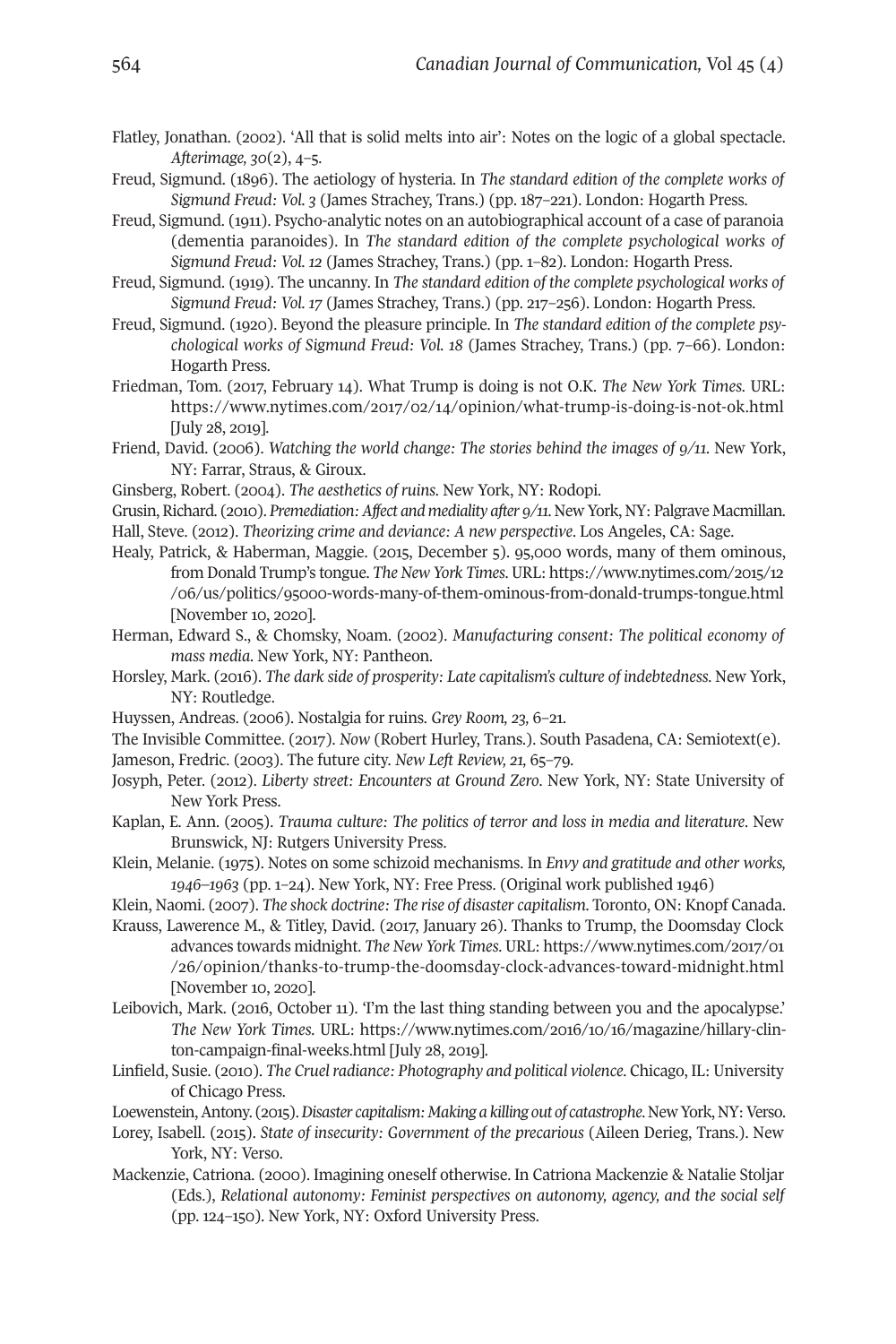- Massumi, Brian. (2010). The future birth of the affective face: The political ontology of threat. In Melissa Gregg & Gregory J. Seigworth (Eds.), *The affect theory reader* (pp. 52–71). Durham, NC: Duke University Press.
- Miller, Jacques-Alain. (2006). The real unconscious (Russell Grigg, Trans.). *Lacanian Review, 6,* 29–46.
- Miller, S.A. (2016, October 12). Trump: Clinton win would mean 'almost total destruction' of U.S. *The Washington Times*. URL: [https://www.washingtontimes.com/news/2016/oct/12/trump](https://www.washingtontimes.com/news/2016/oct/12/trump-clinton-win-mean-almost-total-destruction-us/) [-clinton-win-mean-almost-total-destruction-us/](https://www.washingtontimes.com/news/2016/oct/12/trump-clinton-win-mean-almost-total-destruction-us/) [November 10, 2020].
- Nunberg, Hermann. (1955). States of depersonalization in the light of libido theory. In *Practice and theory of psychoanalysis* (pp. 60–74). New York, NY: International Universities Press. (Original work published 1924)
- Ostow, Mortimer. (1988). Apocalyptic thinking in mental illness and social disorder. *Psychoanalysis and Contemporary Thought, 11*(2), 285–297.
- Parlapiano, Alicia, & Buchanan, Larry. (2017, April 28). Cataloguing every tweet by the president since he took office. *The New York Times*. URL: [https://www.nytimes.com/interactive/2017](https://www.nytimes.com/interactive/2017/04/28/us/politics/donald-trump-twitter-100-days-of-tweets.html) [/04/28/us/politics/donald-trump-twitter-100-days-of-tweets.html](https://www.nytimes.com/interactive/2017/04/28/us/politics/donald-trump-twitter-100-days-of-tweets.html) [November 10, 2020].
- Perry, Weena. (2008). 'Too young and vibrant forruins': Ground Zero photography and the problem of contemporary ruin. *AfterImage, 36*(3), 8–12.
- Plumer, Brad. (2019, May 6). Humans are speeding extinction and altering the natural world at an 'unprecedented' pace. *The New York Times*. URL: [https://www.nytimes.com/2019/05/06](https://www.nytimes.com/2019/05/06/climate/biodiversity-extinction-united-nations.html) [/climate/biodiversity-extinction-united-nations.html](https://www.nytimes.com/2019/05/06/climate/biodiversity-extinction-united-nations.html) [November 10, 2020].
- Redfield, Marc. (2009). *The rhetoric of terror: Reflections on 9/11 and the war on terror*. NewYork, NY: Fordham University Press.
- Revesz, Rachael. (2017, April 24). Donald Trump brags that he got 'higher ratings than 9/11' in interview about first 100 days. *The Independent*. URL: [https://www.independent.co.uk/news](https://www.independent.co.uk/news/world/americas/donald-trump-9-11-approval-ratings-interview-who-first-100-days-us-president-world-trade-center-a7698516.html) [/world/americas/donald-trump-9-11-approval-ratings-interview-who-first-100-days-us](https://www.independent.co.uk/news/world/americas/donald-trump-9-11-approval-ratings-interview-who-first-100-days-us-president-world-trade-center-a7698516.html) [-president-world-trade-center-a7698516.html](https://www.independent.co.uk/news/world/americas/donald-trump-9-11-approval-ratings-interview-who-first-100-days-us-president-world-trade-center-a7698516.html) [November 10, 2020].
- Rosin, Hanna. (2010, July/August). The end of men. *The Atlantic*. URL: [https://www.theatlantic.com](https://www.theatlantic.com/magazine/archive/2010/07/the-end-of-men/308135) [/magazine/archive/2010/07/the-end-of-men/308135](https://www.theatlantic.com/magazine/archive/2010/07/the-end-of-men/308135) [July 28, 2019].
- Royle, Nicholas. (2003). *The uncanny*. Manchester: Manchester University Press.
- Sanger, David E., & Broad, William J. (2017, April 24). As North Korea speeds its nuclear program, U.S. fears time will run out. *The New York Times.* URL: [https://www.nytimes.com/2017/04](https://www.nytimes.com/2017/04/24/world/asia/north-korea-nuclear-missile-program.html) [/24/world/asia/north-korea-nuclear-missile-program.html](https://www.nytimes.com/2017/04/24/world/asia/north-korea-nuclear-missile-program.html) [November 10, 2020].
- Schilder, Paul. (1951). *Introduction to a psychoanalytic psychiatry*. New York, NY: International Universities Press. (Original work published 1928)
- Sexton, Jared Yates. (2016). Donald Trump's toxic masculinity. *The New York Times*. URL: [https://](https://www.nytimes.com/2016/10/13/opinion/donald-trumps-toxic-masculinity.html) [www.nytimes.com/2016/10/13/opinion/donald-trumps-toxic-masculinity.html](https://www.nytimes.com/2016/10/13/opinion/donald-trumps-toxic-masculinity.html) [November 10, 2020].
- Smith, David. (2017, January 18). Barack Obama's final press conference pep talk: 'I think we're going to be OK.' *The Guardian*. URL: [https://www.theguardian.com/us-news/2017/jan/18/barack](https://www.theguardian.com/us-news/2017/jan/18/barack-obama-final-press-conference-press-sasha-malia-trump) [-obama-final-press-conference-press-sasha-malia-trump](https://www.theguardian.com/us-news/2017/jan/18/barack-obama-final-press-conference-press-sasha-malia-trump) [July 28, 2019].
- Smith, Dennis. (2003). *Report from Ground Zero: The story of the rescue efforts at the World Trade Center*. New York, NY: Penguin.
- Spring, William J. (1939). Observations on world destruction fantasies. *Psychoanalytic Quarterly, 8,* 48–56.
- Stevenson, Peter W. (2016, October 31). Hillary Clinton's retro ad strategy: Apocalyptic Cold War pitches, updated. *The New York Times*. URL: [https://www.washingtonpost.com/news](https://www.washingtonpost.com/news/the-fix/wp/2016/10/31/hillary-clintons-retro-ad-strategy-apocalyptic-cold-war-pitches-updated/) [/the-fix/wp/2016/10/31/hillary-clintons-retro-ad-strategy-apocalyptic-cold-war-pitches](https://www.washingtonpost.com/news/the-fix/wp/2016/10/31/hillary-clintons-retro-ad-strategy-apocalyptic-cold-war-pitches-updated/) [-updated/](https://www.washingtonpost.com/news/the-fix/wp/2016/10/31/hillary-clintons-retro-ad-strategy-apocalyptic-cold-war-pitches-updated/) [November 10, 2020].
- Taylor, Charles. (2004). *Modern social imaginaries*. Durham, NC: Duke University Press.
- Trump, Donald J. (@realDonaldTrump). (2016, December 22). The United States must greatly strengthen and expand its nuclear capability until such time as the world comes to its senses regarding nukes [Twitter post]. URL: [https://twitter.com/realdonaldtrump/status/81197722](https://twitter.com/realdonaldtrump/status/811977223326625792?lang=en) [3326625792?lang=en.](https://twitter.com/realdonaldtrump/status/811977223326625792?lang=en) [November 10, 2020].